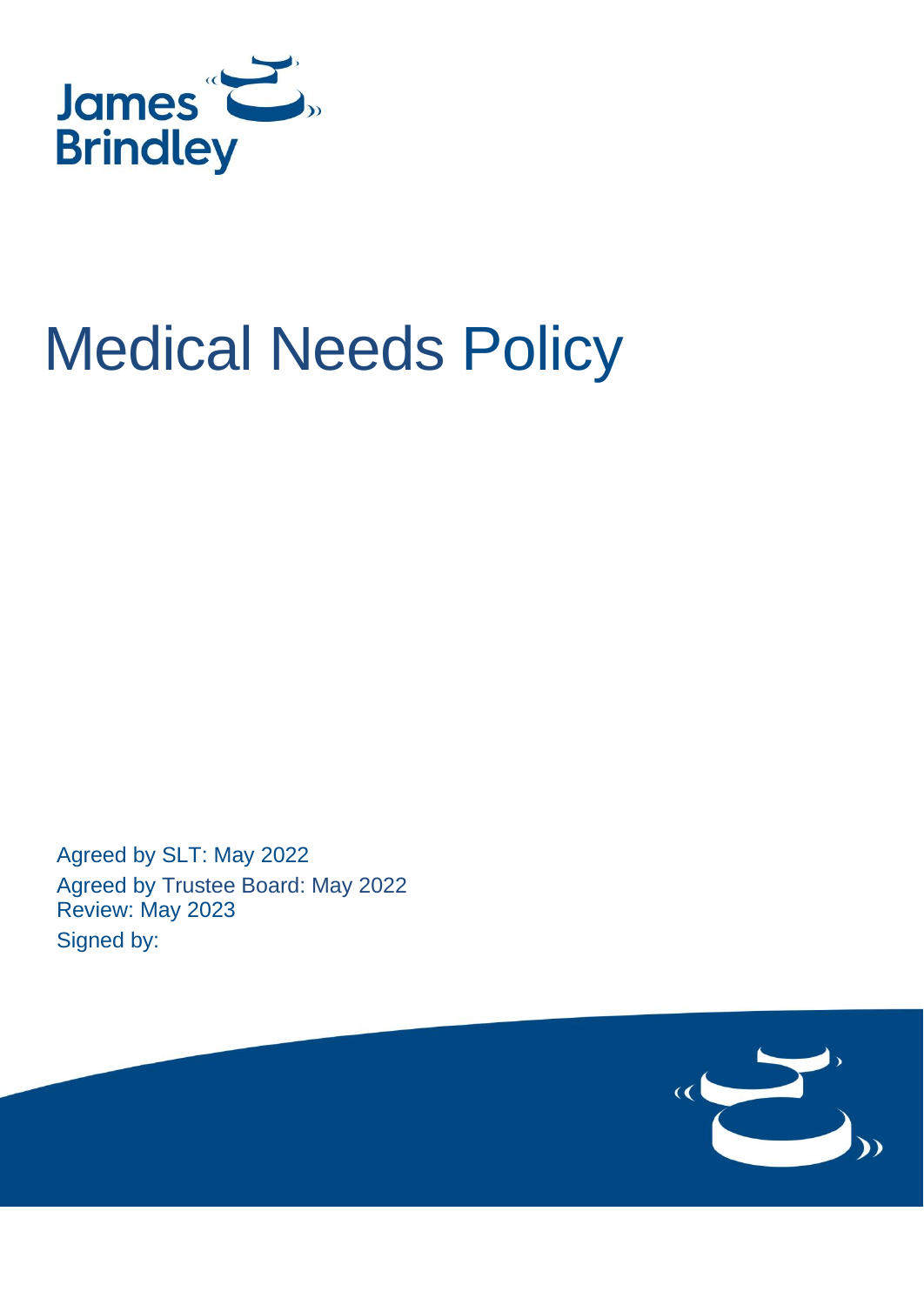

# Contents

| 1.0  |                                                                          |  |
|------|--------------------------------------------------------------------------|--|
| 2.0  |                                                                          |  |
| 3.0  |                                                                          |  |
| 4.0  |                                                                          |  |
| 5.0  |                                                                          |  |
| 6.0  |                                                                          |  |
| 7.0  |                                                                          |  |
| 8.0  |                                                                          |  |
| 9.0  | Education for pupils who cannot attend school because of health needs 18 |  |
| 10.0 |                                                                          |  |
| 11.0 |                                                                          |  |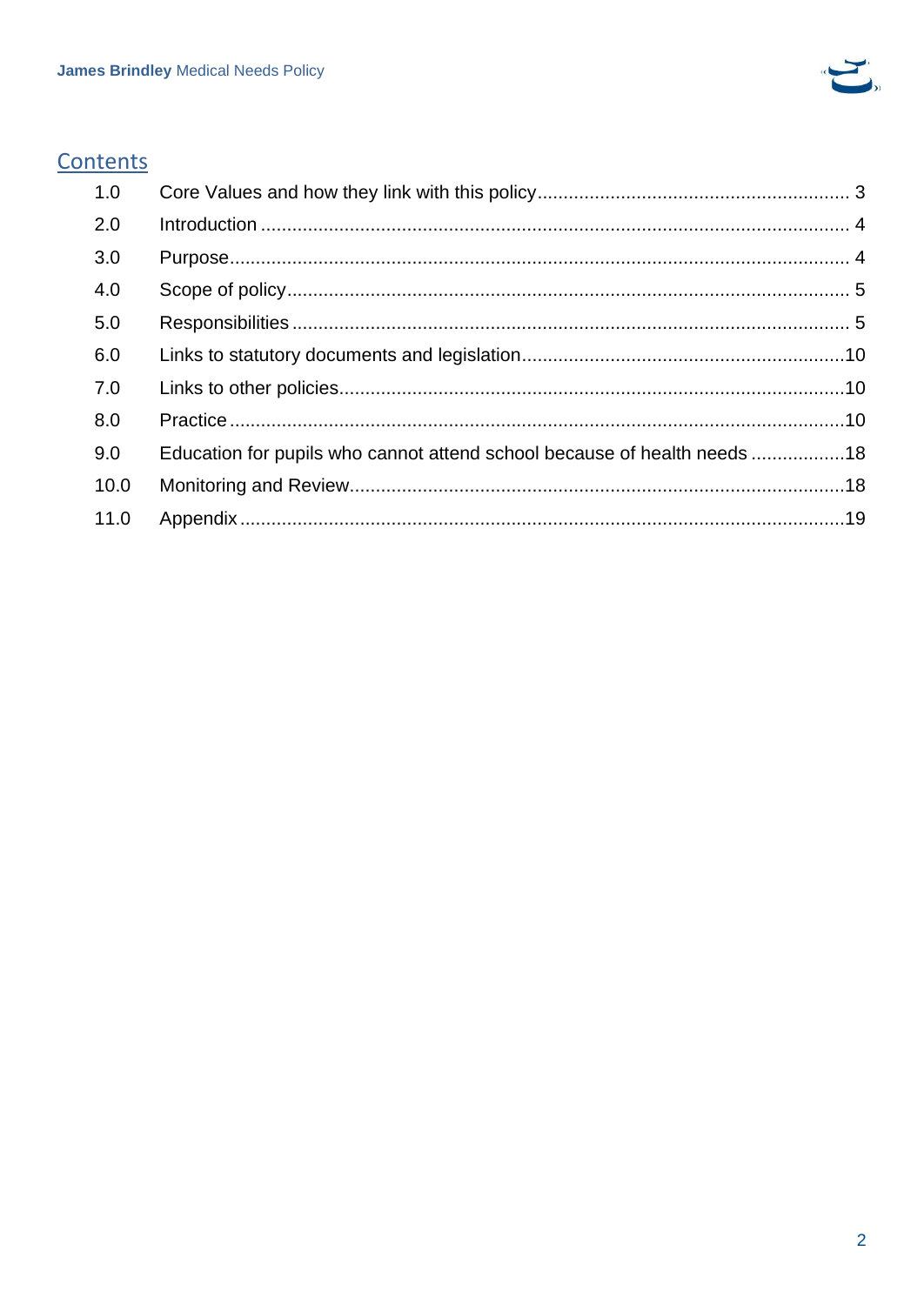

# <span id="page-2-0"></span>**1.0 Core Values and how they link with this policy**



- 1.1 The Medical Needs Policy has been written to help foster an environment that embraces and celebrates difference and ensures that all pupils are safe and embody practice that supports our Vision, Mission and Core Values.  Employees at James Brindley Academy are expected to **THINK DIFFERENTLY** to inspire young people to overcome all barriers and achieve their dreams.
- 1.2 James Brindley Academy is committed to the principles of **[ethical leadership](file:///C:/Users/biggsk/James%20Brindley%20School/Whole%20School%20Staff%20-%20General/Wholeschool/Ethical%20Leadership/Resource%20pack.pdf%22%20/t%20%22_blank)** in implementing this policy, and this includes all employees respecting the rights of our young people as set out in the **UNICEF Charter.**

| <b>JBA Core Values</b>          | How this policy addresses these values                                         |  |  |  |  |
|---------------------------------|--------------------------------------------------------------------------------|--|--|--|--|
| <b>THRIVE – We create a</b>     | We are committed to creating an environment where all children and young       |  |  |  |  |
| positive environment where      | people's needs are fully met, allowing them to grow and succeed.               |  |  |  |  |
| we thrive and succeed           |                                                                                |  |  |  |  |
| <b>HIGH ASPIRATIONS – We</b>    | We do not consider medical needs to be a barrier. We consistently              |  |  |  |  |
| have high aspirations for       | challenge pupils, allowing them to build on skills and reach for their dreams. |  |  |  |  |
| ourselves and others            |                                                                                |  |  |  |  |
| <b>INCLUSION</b> – We are       | We are committed to providing a wide range of exciting opportunities for all   |  |  |  |  |
| inclusive in all we do and      | our pupils, regardless of their medical conditions.                            |  |  |  |  |
| celebrate our differences       |                                                                                |  |  |  |  |
| <b>NURTURE</b> – We educate our | We support our children and young people to develop strategies to support      |  |  |  |  |
| young people and staff to       | their emotional health and wellbeing related to their medical conditions;      |  |  |  |  |
| nurture their emotional health  | aiming for their independence as they leave JBA.                               |  |  |  |  |
| and wellbeing                   |                                                                                |  |  |  |  |
| <b>KEEP SAFE - We ensure</b>    | We provide the training and resources so that our pupils with medical needs    |  |  |  |  |
| that keeping safe and the       | are safe within our setting.                                                   |  |  |  |  |
| safety of others is paramount   |                                                                                |  |  |  |  |

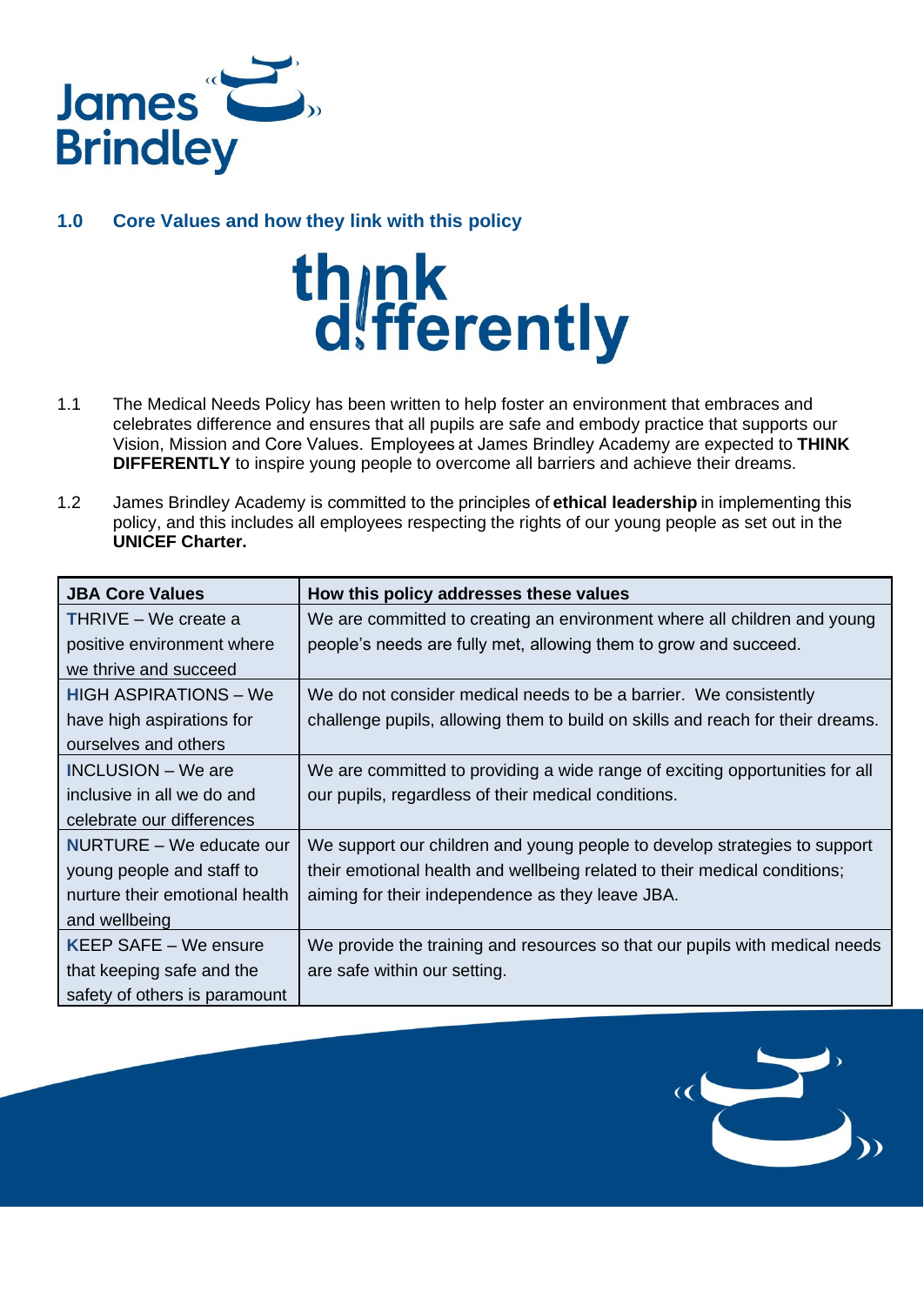

#### <span id="page-3-0"></span>**2.0 Introduction**

Children with medical needs have the same rights of admission to a school or setting as other children. Most children will at some time have short-term medical needs, perhaps entailing finishing a course of medicine such as antibiotics. Some children however have longer term medical needs and may require medicines and support on a long-term basis to keep them well, for example children with well-controlled epilepsy or cystic fibrosis.

Others may require medicines and support in particular circumstances, such as children with severe allergies who may need an adrenaline injection. Children with severe asthma may have a need for daily inhalers and additional doses during an attack.

Most children with medical needs are able to attend school regularly and can take part in normal activities, sometimes with some support. However, staff may need to take extra care in supervising some activities to make sure that these children, and others, are not put at risk.

Some children with medical conditions may be considered disabled under the Equality Act 2010 and may have special educational needs (SEN) which are detailed in an Education, Health and Care Plan (EHCP). The Special educational needs and disability (SEND) code of practice explains the duties of schools to provide for those children and young people.

#### <span id="page-3-1"></span>**3.0 Purpose**

**3.1** The purpose of this policy is to inform staff, trustees and parents of the management systems in place that can support pupils with medical needs, whilst recognising the various roles within the system. It is important that systems should be based on close co-operation between James Brindley Academy (JBA), parents/ carers and health professionals.

# **3.2 Key Principles**

- All children and young people, regardless of their personal circumstance or education setting receive a good education.
- Staff should understand and work within the principles of inclusivity.
- Lessons and activities should be planned in order to differentiate for those with medical needs to be able to participate fully.
- Staff should understand their role in supporting pupils with medical needs and have access to appropriate training.
- Staff should feel confident they know what to do in a medical emergency.
- Staff should be aware of the needs of their pupils through the appropriate sharing of individual pupil's medical needs.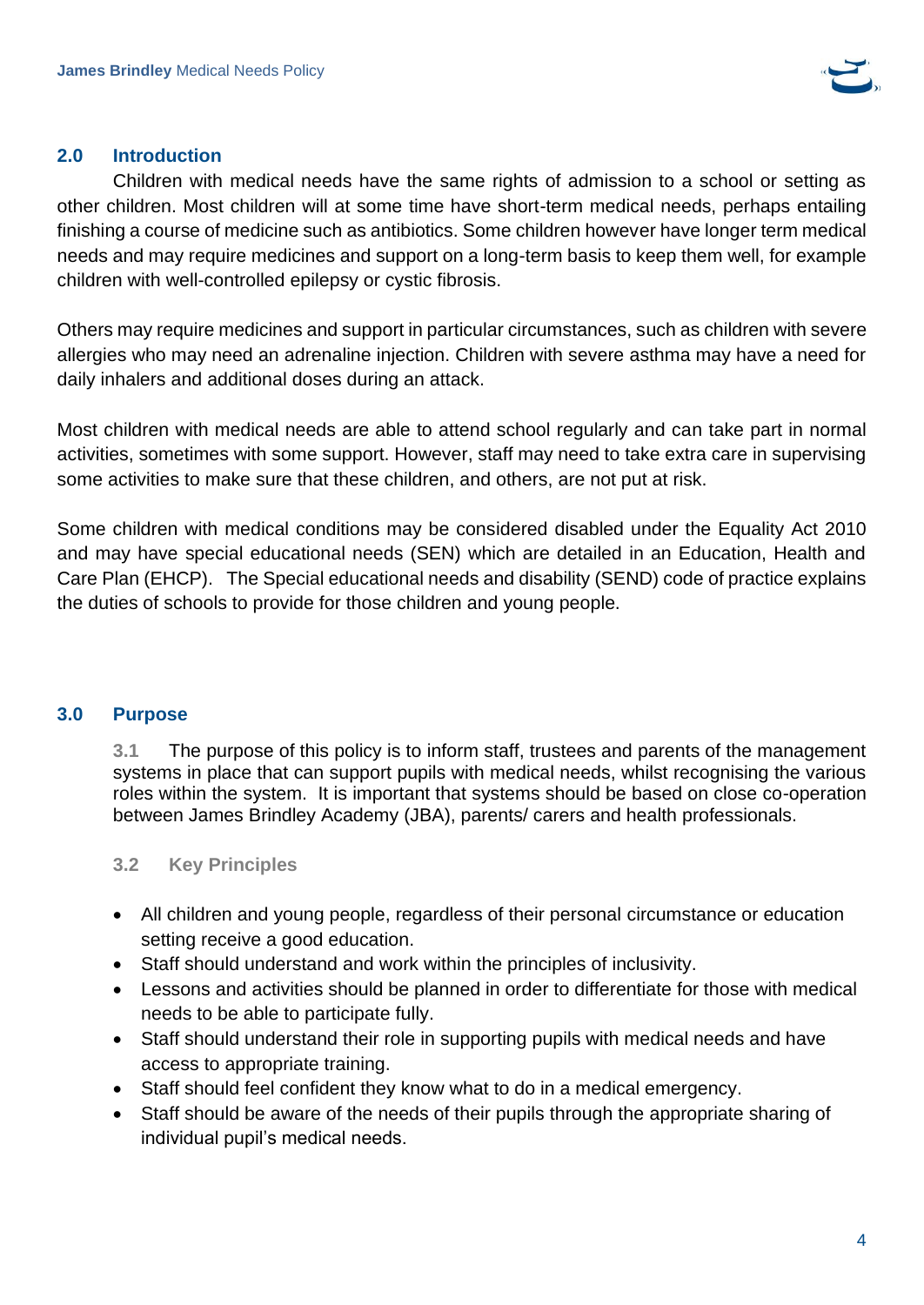

• Whenever appropriate, pupils should be encouraged and supported to take responsibility for the management of their own medical needs.

#### <span id="page-4-0"></span>**4.0 Scope of policy**

- To set out how the Academy will support and make provision for pupils with medical needs.
- To explain the roles and responsibilities of everyone in providing for pupils with medical needs.
- To set out the expectations of JBA staff working in close partnership with other professionals, in order to support pupils with medical needs.

# <span id="page-4-1"></span>**5.0 Responsibilities**

*This information has been taken from the DfE guidance:*

- **5.1 The Governing body is responsible for:**
	- ❖ Ensuring that arrangements are in place to support pupils with medical conditions.
	- ❖ Ensuring that pupils with medical conditions are supported to enable the fullest participation possible in all aspects of school life.
	- ❖ Considering that many medical conditions that require support at school will affect quality of life and may be life threatening.
	- ❖ Ensuring that the arrangements give parents and pupils confidence in the school's ability to provide effective support for medical conditions in school.
	- ❖ Ensuring that the arrangements they put in place are sufficient to meet their statutory responsibilities and should ensure that policies, plans, procedures and systems are properly and effectively managed.
	- ❖ Ensuring that the policy for supporting pupils with medical conditions is reviewed regularly and is readily accessible to parents and school staff.
	- ❖ Ensuring that the arrangements set up include details on how the school's policy will be implemented effectively, including a named person who has overall responsibility for policy implementation.
	- ❖ Ensuring that the Academy's policy sets out the procedures to be followed whenever the school is notified that a pupil has a medical condition.
	- ❖ Ensuring that the school's policy covers the role of individual healthcare plans, and who is responsible for their development, in supporting pupils at school with medical conditions.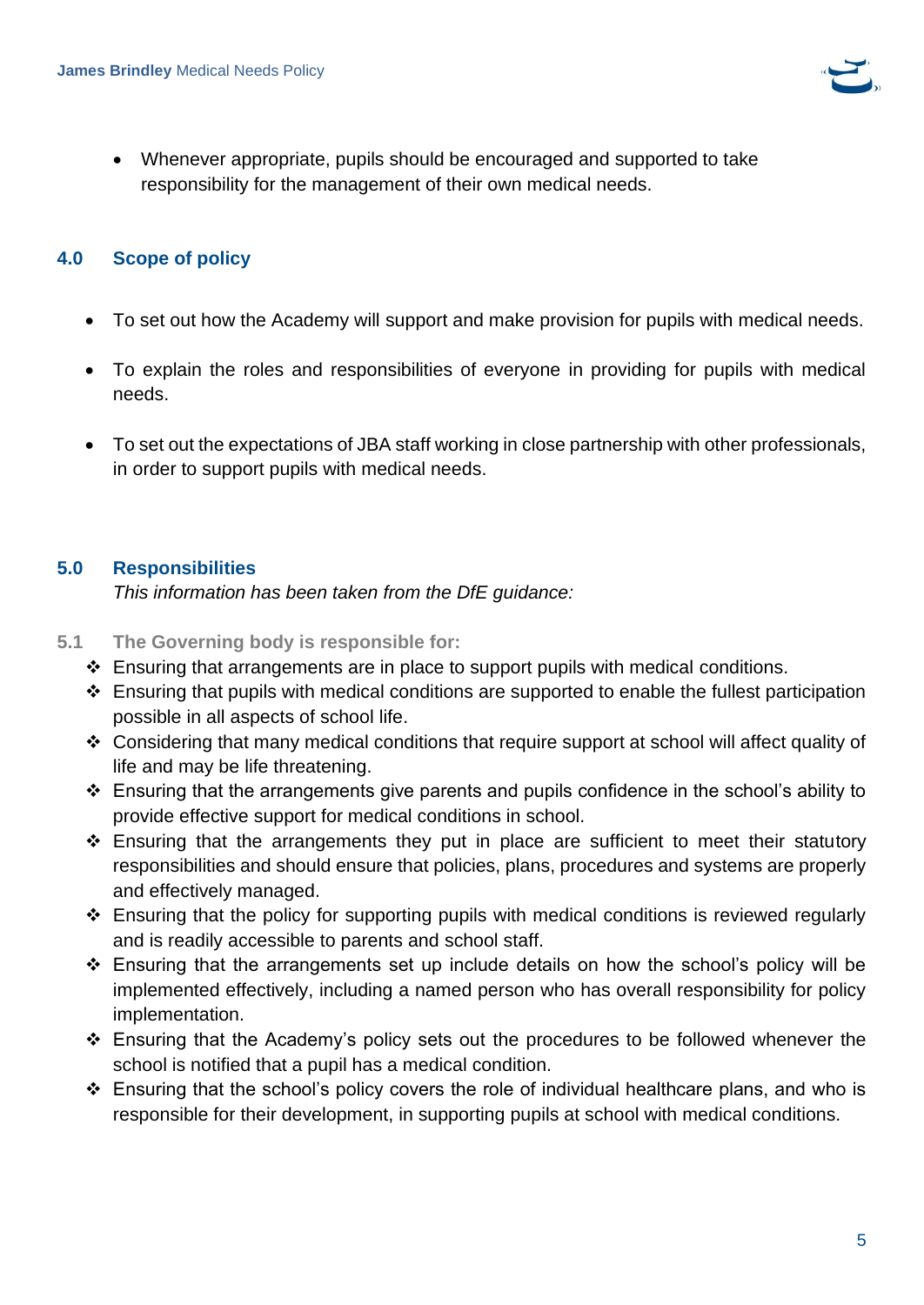

- ❖ Ensuring that plans are reviewed at least annually, or earlier if evidence is presented that the child's needs have changed. They should be developed with the child's best interests in mind and ensure that the school assesses and manages risks to the child's education, health and social wellbeing, and minimizes disruption.
- ❖ Ensuring that the Academy's policy clearly identifies the roles and responsibilities of all those involved in the arrangements they make to support pupils at school with medical conditions.
- ❖ Ensuring that the Academy's policy sets out what should happen in an emergency situation.
- ❖ Ensuring that arrangements are clear and unambiguous about the need to support actively pupils with medical conditions to participate in school trips and visits, or in sporting activities, and not prevent them from doing so.
- ❖ Ensuring that the statutory requirements for provision of first aiders are met, that appropriate training and equipment is provided and that correct procedures are followed.
- ❖ Ensuring that there has been sufficient assessment of the risks to the health and safety of their employees at work and others who may be affected by their undertaking, to identify what measures they need to take to prevent or control these risks (Health & Safety Policy).

#### **5.2 The Principal is responsible for:**

- ❖ Ensuring that their Academy's policy is developed and effectively implemented with partners.
- ❖ Ensuring that leaders and designated roles are in place which ensure effective implementation and monitoring of this policy within the Academy.
- ❖ Ensuring that all staff are aware of the policy for supporting pupils with medical conditions and understand their role in implementation.
- ❖ Ensuring that all staff who need to know are aware of the child's condition.
- ❖ Ensuring that sufficient staff have received suitable training and are competent before they take on the responsibility to support children with medical conditions.
- ❖ Ensuring that written records are kept of all medicines administered to children and young people.
- ❖ Ensuring that sufficient trained numbers of staff are available to implement the policy and deliver again all individual healthcare plans, including in contingency and emergency situations.
- ❖ Ensuring that there is appropriate training and guidance for staff who volunteer to be first aiders.
- ❖ The development of individual healthcare plans in the line management of named person in SLT where appropriate.
- ❖ If necessary, facilitating the recruitment of a member of staff for the purpose delivering the procedures and processes outlines in this policy.
- ❖ Liaising with healthcare professionals regarding the training required for staff including ensuring that the school nursing service is consulted in the case of any child who has a medical condition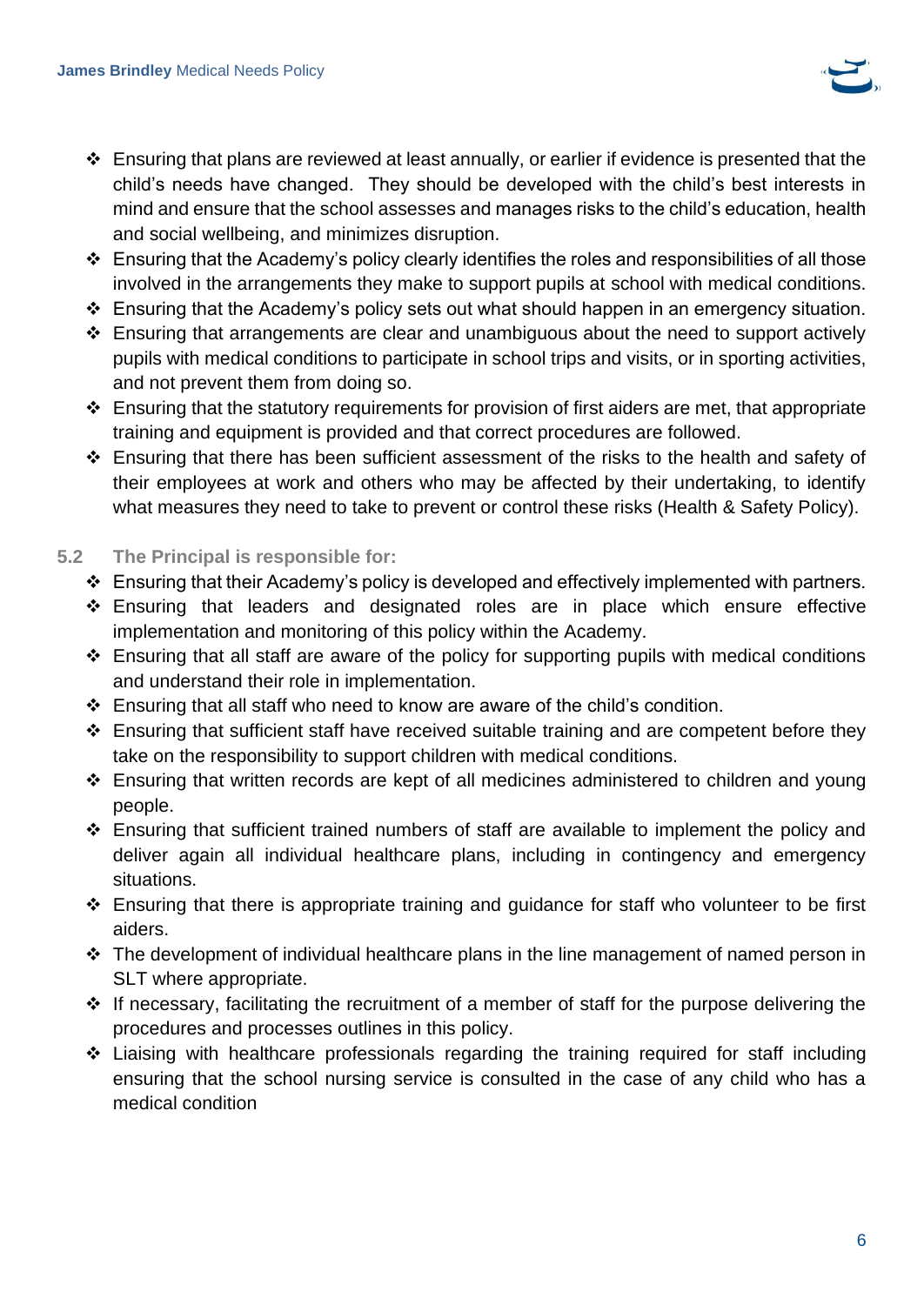

- ❖ Ensuring that parents are aware of the school's health and safety policy, including arrangements for first aid.
- ❖ Regularly review the Academy's first aid needs to ensure the provision is adequate. This should include ensuring that the minimum number of first aiders at each site is maintained.
- ❖
- **5.3 Senior Leadership: Assistant Principal, Safeguarding & Inclusion & Operations Director are responsible for:**
	- ❖ Overseeing the provision of First Aid.
	- ❖ Overseeing the Medical support provision in school.
	- ❖ The Health and Safety Lead in school addresses any safety issues affect child safety and wellbeing.
	- ❖ Make sure that JBA staff are appropriately insured and are aware that they are insured to support pupils in this way.
	- ❖ Monitoring and quality assuring the production of Individual Healthcare Plans and Education Health Care Plans for all children in need of medical support in liaison with the SENCo(s).
	- ❖ Overseeing the distribution of information to appropriate staff as required to ensure appropriate provision is in place to respond to the changing needs of the whole school.
	- ❖ Ensuring both children and parents of children with medical needs are regularly consulted to gather feedback on provision of medical support in JBA.
	- ❖ Ensuring the pastoral and admission teams collect and share relevant medical information on new entrants to the school with relevant members of staff, e.g. SENCo.
	- ❖ Ensuring that EVLs liaise with the SENCo(s) when planning risk assessments for trips involving children with medical needs.
	- ❖ Ensuring that first aid training is arranged as appropriate, in order to maintain the required provision. A record of this training should be maintained.

# **5.4 Centre Leaders are responsible for:**

- ❖ Ensuring that there are sufficient number of first aiders for their centre.
- ❖ Ensuring that there are a sufficient number of staff to administer medication to meet the needs of their centre.
- ❖ Ensuring that all the staff in their centre know who the first aiders are and where the first aid equipment is located.
- ❖ Ensuring that all the staff in their centre are aware of where the medical equipment is located.
- ❖ Ensuring that all the staff in their centre are aware of the pupils who have Individual Healthcare Plans and require emergency medication.
- ❖ Ensuring that the medical needs of pupils are considered within risk assessments for off-site visits.
- **5.5 All Staff are responsible for:**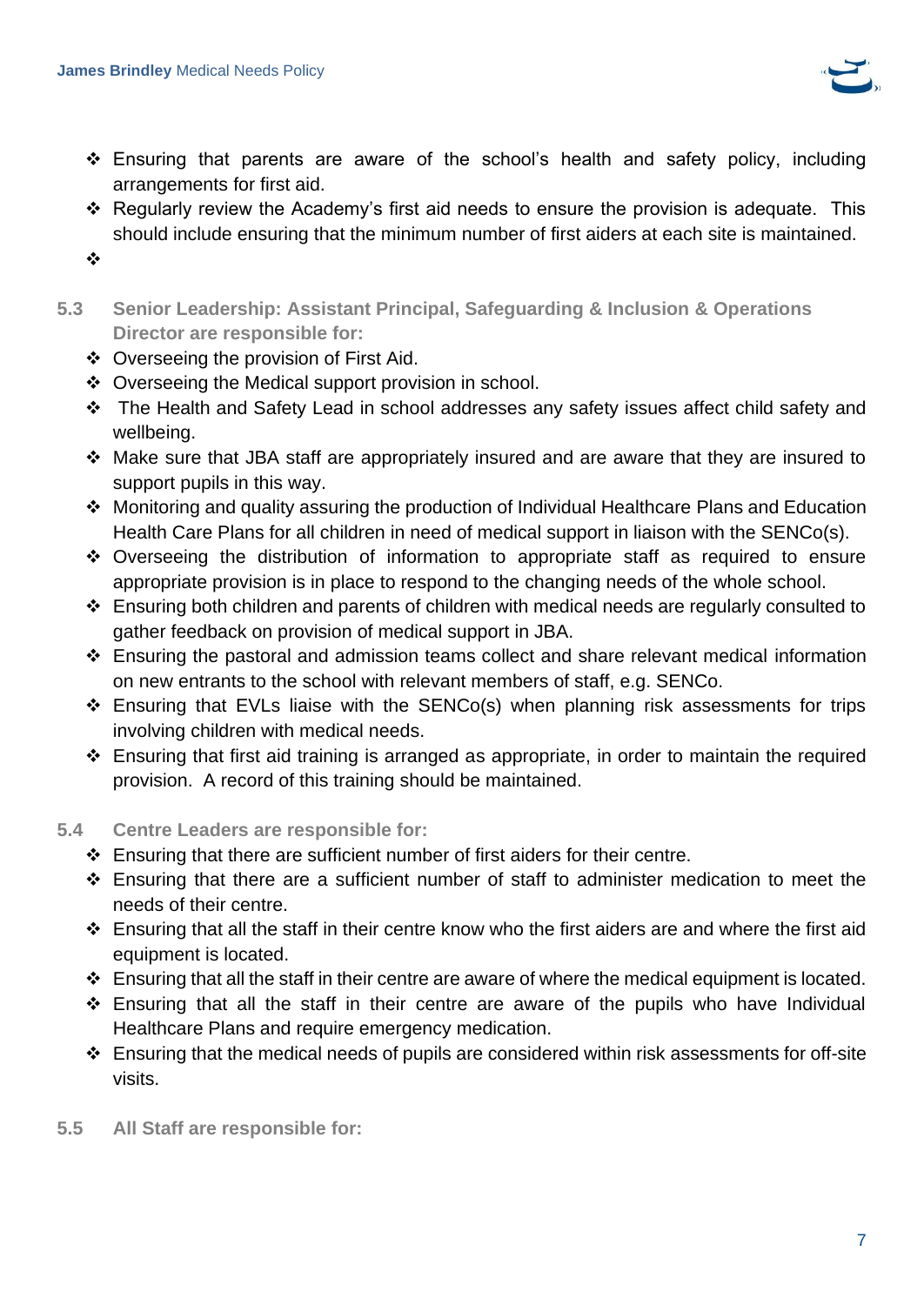

- ❖ Understanding that any member of JBA staff may be asked to provide support to pupils with medical conditions, including the administering of medicines, although they can't be required to do so as this is not part of teachers' professional duties.
- ❖ Taking into account the needs of pupils with medical conditions that they teach.
- ❖ Receiving sufficient and suitable training and achieve the necessary level of competency before they take on responsibility to support children with medical conditions.
- ❖ Knowing what to do and responding accordingly when they become aware that a pupil with a medical condition needs help.
- ❖ Using their best endeavours at all times, particularly in emergencies, to secure the welfare of the pupils.
- ❖ Referring pupils to the Designated Safeguarding Lead (DSL) if they have any concerns about a child or young person's health or wellbeing.
- ❖ Knowing who the first aiders are on their site.

#### **5.6 All First Aid trained staff responsible for First Aid should:**

- ❖ Refer to individual healthcare plans where appropriate, when administering first aid/emergency medication.
- ❖ Assess injuries or ill health using their training to decide upon the most appropriate response and treating the person if the injury is within their training scope, referring them if necessary for the appropriate treatment, or calling emergency services.
- ❖ Liaise with Designated Safeguarding Lead regarding any Child Protection concerns and ensure these concerns are recorded appropriately.
- ❖ Inform Attendance and Pastoral Teams of any child leaving the premises through injury in order that attendance records are updated.
- ❖ Contact parents and accompany pupils to hospital where this is necessary.
- ❖ Record any medical emergencies or administration of first aid appropriately. If the incident refers to a pupil, this should be recorded on CPOMS and the Health and Safety record. If it refers to a staff or visitor, it should be recorded on the Health and Safety record only.
- ❖ Call 999 or phone NHS 111 if the first aider is in any doubt whether the person requires professional medical assistance. Urgent treatment should not be delayed in order to consult with parents or carers. Although parents/carers should be contacted as soon as possible.

#### **5.7 Parents and carers are responsible for:**

- ❖ Provide the appropriate centre with sufficient and up-to date information about their child's medical needs.
- ❖ Be involved in the development and review of their child's individual healthcare plan.
- ❖ Carry out any action they have agreed to as part of its implementation, e.g. provide medicines and equipment and ensure they or another nominated adult are contactable at all times.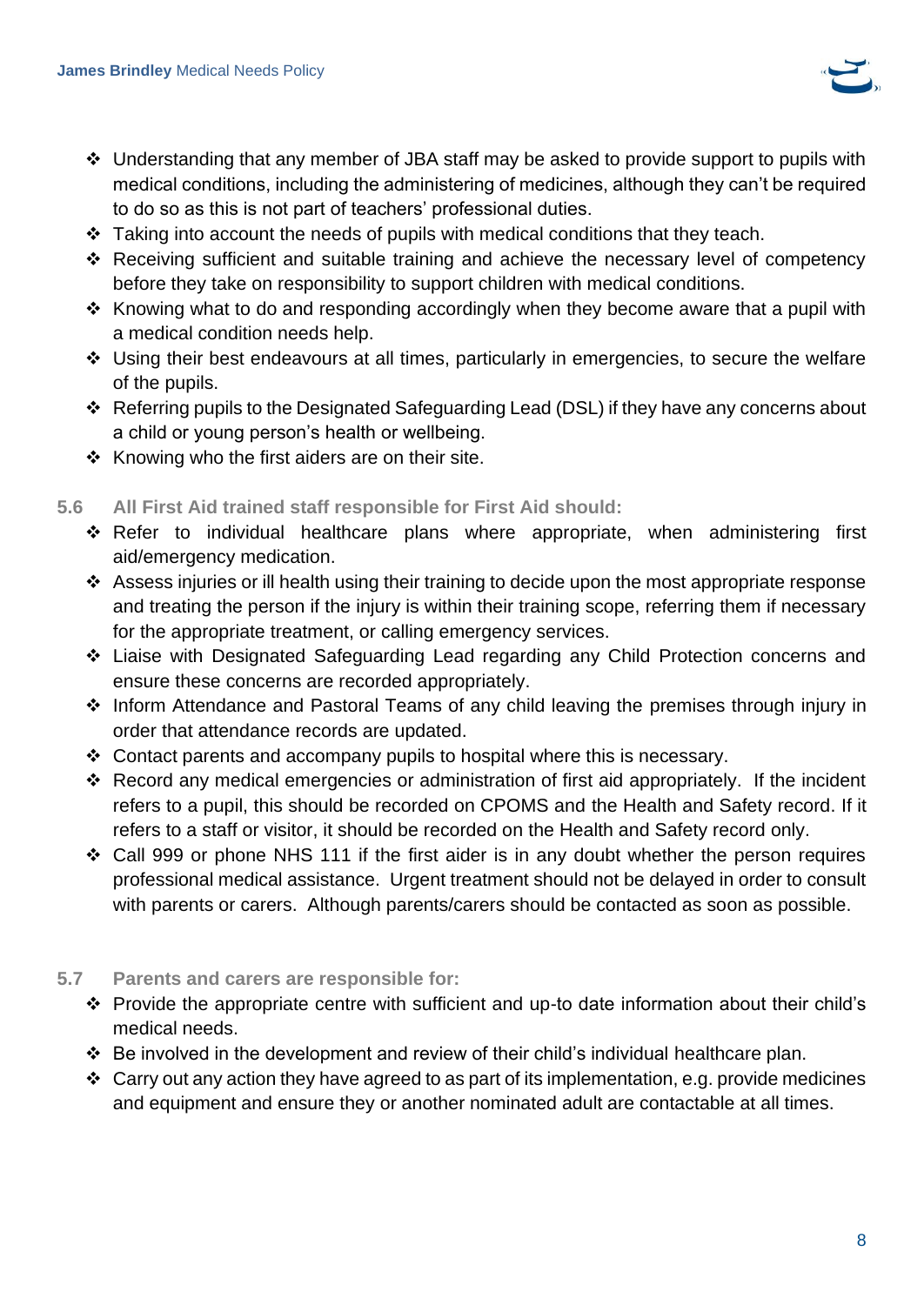

#### **5.8 The role of the pupils:**

- ❖ When able to, provide information about how their condition affects them.
- ❖ Be fully involved in discussions about their medical support needs and contribute as much as possible to the development of, and comply with, their individual healthcare plan.

#### **5.9 The role of the school nurse:**

- ❖ When they are aware, notify the Academy when a child has been identified as having a medical condition which will require support in centre. Wherever possible, this should be done before the child starts school.
- ❖ Where appropriate, support staff on implementing a child's individual healthcare plan and provide advice and liaison, for example on training.
- ❖ Where appropriate, will attend Child Protection or Child in Need conferences or meetings, to contribute information around the child's medical needs.

#### **5.10 The role of other healthcare professionals:**

- ❖ Notify the school nurse when a child has been identified as having a medical condition that will require support at school.
- ❖ Provide advice on developing individual healthcare plans, including details of possible sideeffects of medications.
- ❖ Where appropriate, specialist local health teams may be able to provide support in schools for children with particular conditions (e.g. asthma, diabetes, epilepsy).

# **5.11 The local authority should:**

- ❖ Commission the school nurses for maintained schools and academies.
- ❖ Promote co-operation between relevant partners, with a view to improving the wellbeing of children with regard to their physical and mental health, and their education, training and recreation.
- ❖ Make joint commissioning arrangements with clinical commissioning groups (CCGs) for education, health and care provision for children and young people with SEN or disabilities.
- ❖ Provide support, advice and guidance, including suitable training for school staff, to ensure that the support specified within individual healthcare plans can be delivered effectively.
- ❖ Work with schools to support pupils with medical conditions to attend full-time.
- ❖ Make alternative arrangements where pupils would not receive a suitable education in a mainstream school because of their health needs.
- ❖ Should be ready to make arrangements when it is clear that a child will be away from school for 15 days or more because of health needs.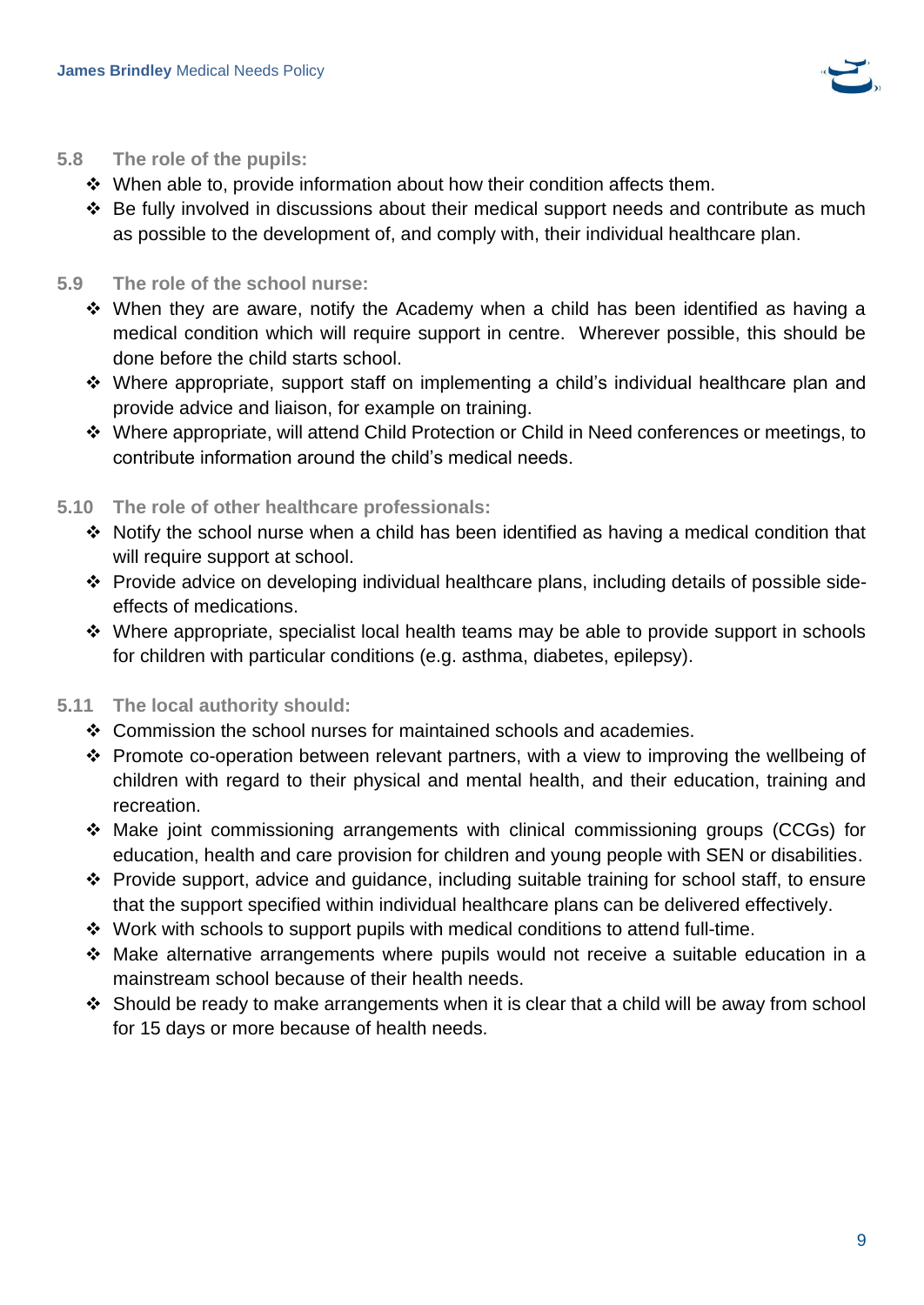

#### <span id="page-9-0"></span>**6.0 Links to statutory documents and legislation**

This policy is written in accordance with the following documents:

[Supporting pupils at school with medical conditions](https://assets.publishing.service.gov.uk/government/uploads/system/uploads/attachment_data/file/803956/supporting-pupils-at-school-with-medical-conditions.pdf) (DfE, 2015)

[Special educational needs and disability \(SEND\) code of practice](https://www.gov.uk/government/publications/send-code-of-practice-0-to-25) (DfE, 2014)

[Guidance for first aid for schools](https://assets.publishing.service.gov.uk/government/uploads/system/uploads/attachment_data/file/306370/guidance_on_first_aid_for_schools.pdf) (DfE, 2014)

[Ensuring a good education for children who cannot attend school because of health needs](https://www.gov.uk/government/publications/education-for-children-with-health-needs-who-cannot-attend-school) (DfE, 2013)

[Equality Act](http://www.legislation.gov.uk/ukpga/2010/15/contents) (DfE, 2010)

[Disability and Discrimination](http://www.legislation.gov.uk/ukpga/1995/50/contents) Act (DfE, 1995)

[Reporting of Injuries, Diseases and Dangerous Occurrences Regulations](https://www.hse.gov.uk/riddor/) (RIDDOR, 2013)

#### <span id="page-9-1"></span>**7.0 Links to other policies**

This policy links with the

SEND Policy Code of Conduct Policy Health and Safety Policy

#### <span id="page-9-2"></span>**8.0 Practice**

**8.1 Admission**

At the point of admission, the Academy will request full information about existing medical conditions in order that relevant support and training, where appropriate, can be put in place.

It is important for the appropriate centre within the Academy to have sufficient information about the medical condition of any pupil. This may include-

- Details of the condition
- Special requirements e.g. dietary or pre-activity precautions
- Medication and any side-effects
- What to do and who to contact in case of emergency
- The role the school can play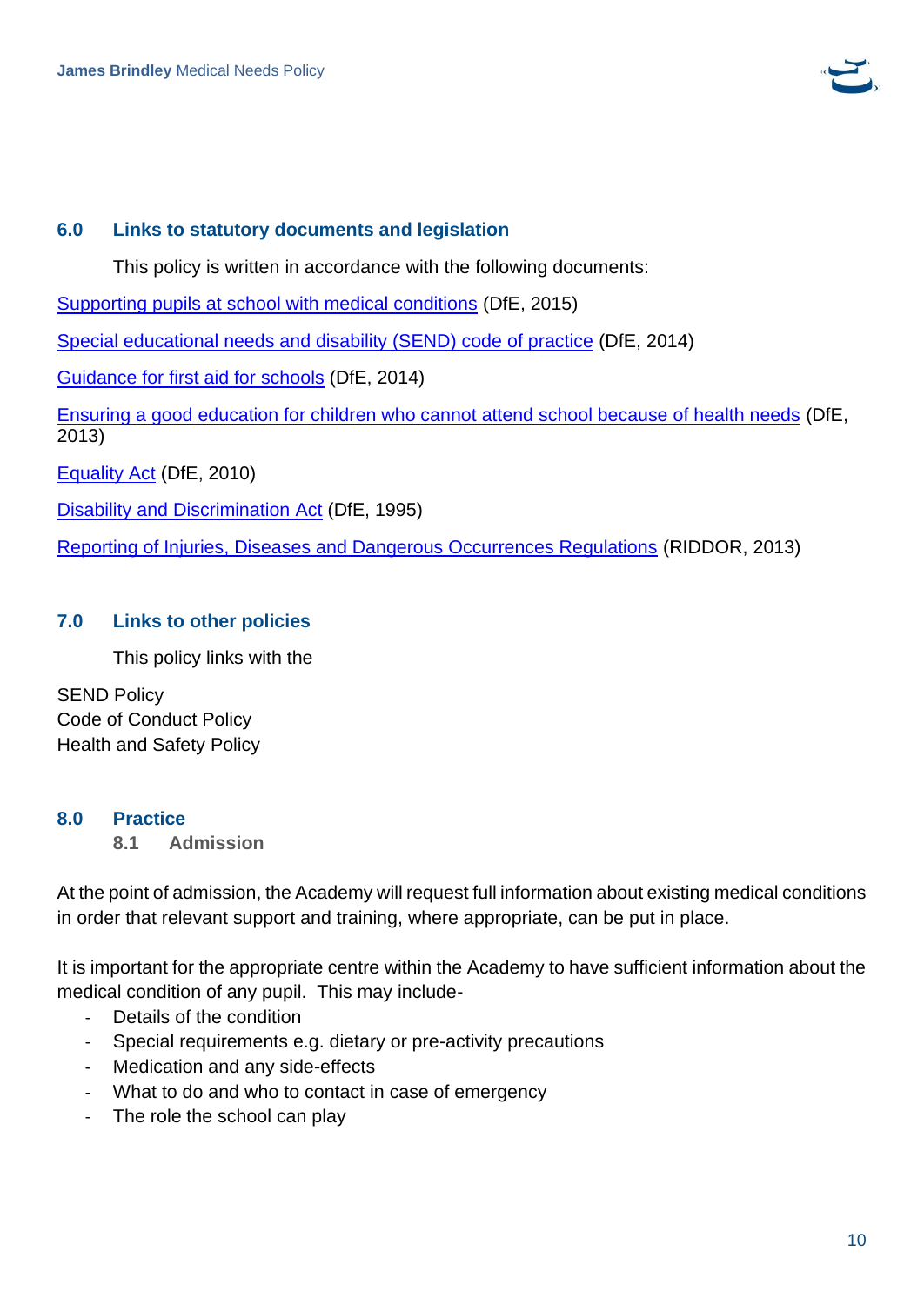

This information should all be included in the child's individual healthcare plan (Appendix 2).

If there is at least one pupil who has been identified as having a severe allergy within the centre, the entire centre will become a specific allergen free zone, e.g. allergy to nuts. Parents and pupils will be informed of this via letter and this will be reinforced by all staff.

- **8.2 Administration of Medication**
	- ❖ Medicines should only be administered in centre when it would be detrimental to a child's health or school attendance not to do so.
	- ❖ Where clinically possible, medicines should be prescribed in dose frequencies which enable them to be taken outside school hours.
	- ❖ No member of staff will be obliged to administer prescribed medication; however, staff volunteers will be sought to carry out this role.
	- ❖ Staff must not give prescription medicines or undertake healthcare procedures without appropriate training (updated to reflect requirements within individual healthcare plans).
	- ❖ No child under 16 should be given prescription or non-prescription medicines without their parent's written consent – except in exceptional circumstances e.g. where the medicine has been prescribed to the child without the knowledge of parents. In such cases, every effort should be made to encourage the child or young person to involve their parents while respecting their right to confidentiality.
	- ❖ A child under 16 should never be given medicine containing aspirin unless prescribed by a doctor.
	- ❖ Medication, e.g. for pain relief, should never be administered without first checking maximum dosages and when the previous dose was taken. Parents should be informed.
	- ❖ Other than in an emergency (as described in the Emergencies section), the Academy will only participate in the administration of over the counter (non-prescribed) medication if the parents have completed and signed the Academy's medication consent form (Appendix 1) and has provided the pupil's name written on the medication, checked that the medication is in date and has checked that the manufacturer's instructions on the medicine are in line with what has been requested.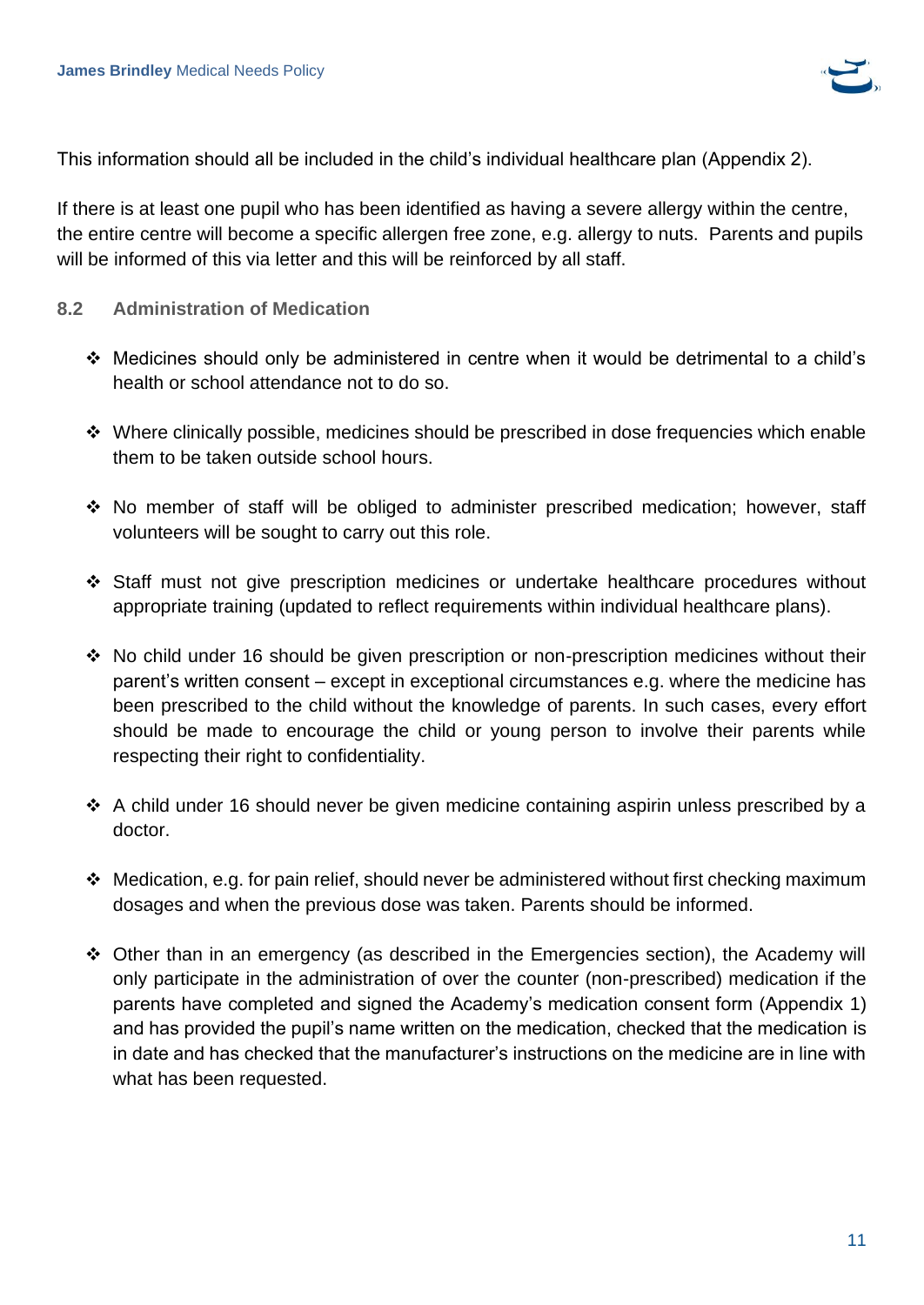

- ❖ The Academy will only participate in the administration of prescribed medication if the parent/care has completed and signed the request form (Appendix 1) and has provided the pupil's name, instructions from the prescriber, the prescribed dose, frequency, method, storage details and expiry date. The medicine must not be administered unless they have been prescribed for a child by an 'Appropriate Practitioner', which includes a doctor, dentist, nurse or pharmacist.
- ❖ The Academy should only accept prescribed medicines if these are in-date, labelled, provided in the original container as dispensed by a pharmacist and include instruction for administration, dosage and storage. The exception to this is insulin, which must still be in date, but will generally be available inside an insulin pen or a pump, rather than in its original container.
- ◆ On receipt of the medication, the staff will check that it is suitably and correctly labelled with the name of the pupil, the name of the drug, the required dose and the frequency. Where a pupil needs two or more prescribed medicines, these must be in separate containers, separately labelled.
- ❖ All medicines should be stored safely. Children should know where their medicines are at all times and be able to access them immediately. Where relevant, they should know who holds the key to the storage facility. Medicines and devices such as asthma inhalers, blood glucose testing meters and adrenaline pens should be readily available to pupils and not locked away. This is particularly important to consider when outside of Academy premises, e.g. on trips.
- ❖ If medication requires refrigeration, this can be done in a separate airtight container, clearly labelled in a refrigerator not available to pupils.
- ❖ When no longer required medicines should be returned to the parent/carer to arrange for safe disposal. This may be at the end of term or when the medicine has surpassed its expiry date. Parents/carers are responsible for ensuring that date expired items are returned to a pharmacy for safe disposal.
- ❖ Sharp boxes should always be used for the safe disposal of needles and other sharps. Sharp boxes can be obtained by parents/carers on prescription from the child's GP or pediatrician. Alternatively this can be arranged through the academies hygiene service level agreement. Collection and disposal of the boxes should be arranged with the Local Authority's environmental services.
- ❖ A child who has been prescribed a controlled drug may legally have it in their possession if they are competent to do so, but passing it to another child for use is an offence. Monitoring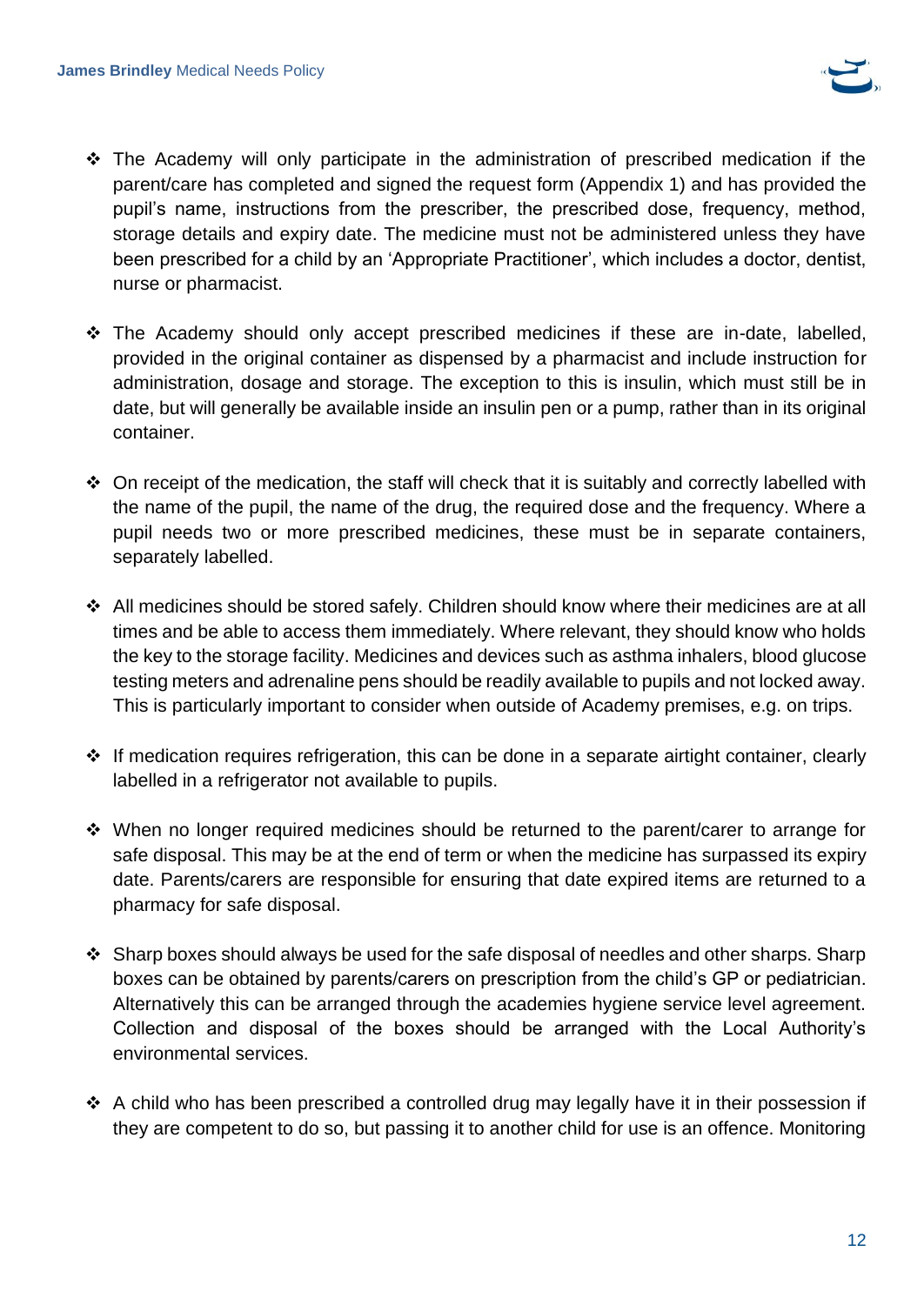

arrangements may be necessary. The Academy should otherwise keep controlled drugs that have been prescribed for a pupil securely stored in a non-portable container and only named staff should have access. Controlled drugs should be easily accessible in an emergency. A record should be kept of any doses used and the amount of the controlled drug held (appendix 3).

- ❖ Academy staff may administer a controlled drug to the child for whom it has been prescribed. Staff administering medicines should do so in accordance with the prescriber's instructions. The Academy will keep a record of all medicines administered to individual children, stating what, how and how much was administered, when and by whom (appendix 3). Any side effects of the medication to be administered at school should be noted in school (appendix 2).
- ❖ Staff should never accept medicines that been taken out of the container as originally dispensed or make changes to dosages on parental instructions.
- ❖ Changes to instruction on the administration of medication should only be accepted when received in writing from the doctor.
- ❖ Medication required by the child will be reviewed regularly. This can be conducted with parent/carer at the child's PDR review. (SEN policy)
- ❖ If a pupil refuses to take their prescribed medication, they will not be forced to do so. The school will notify the parent/carer as a matter of urgency, record that the pupil has refused and if necessary, the emergency services will be called.
- $\cdot$  As long as the guidance within the policy is followed, the Principal will accept responsibility, in principle, for school staff giving prescribed medication to pupils during the school day.

# **8.3 Pupil self-administration**

Where appropriate, pupils should be allowed to be in charge of their own medication, either keeping it securely on their person or in lockable facilities. A risk assessment should be completed in order to minimise the potential for harm to occur. This will depend on the child's age, maturity, parent/carer, school consent and type of medication. For example, it is appropriate for most pupils to manage their own storage and use of an inhaler.

**8.4 Invasive or Intimate Treatment**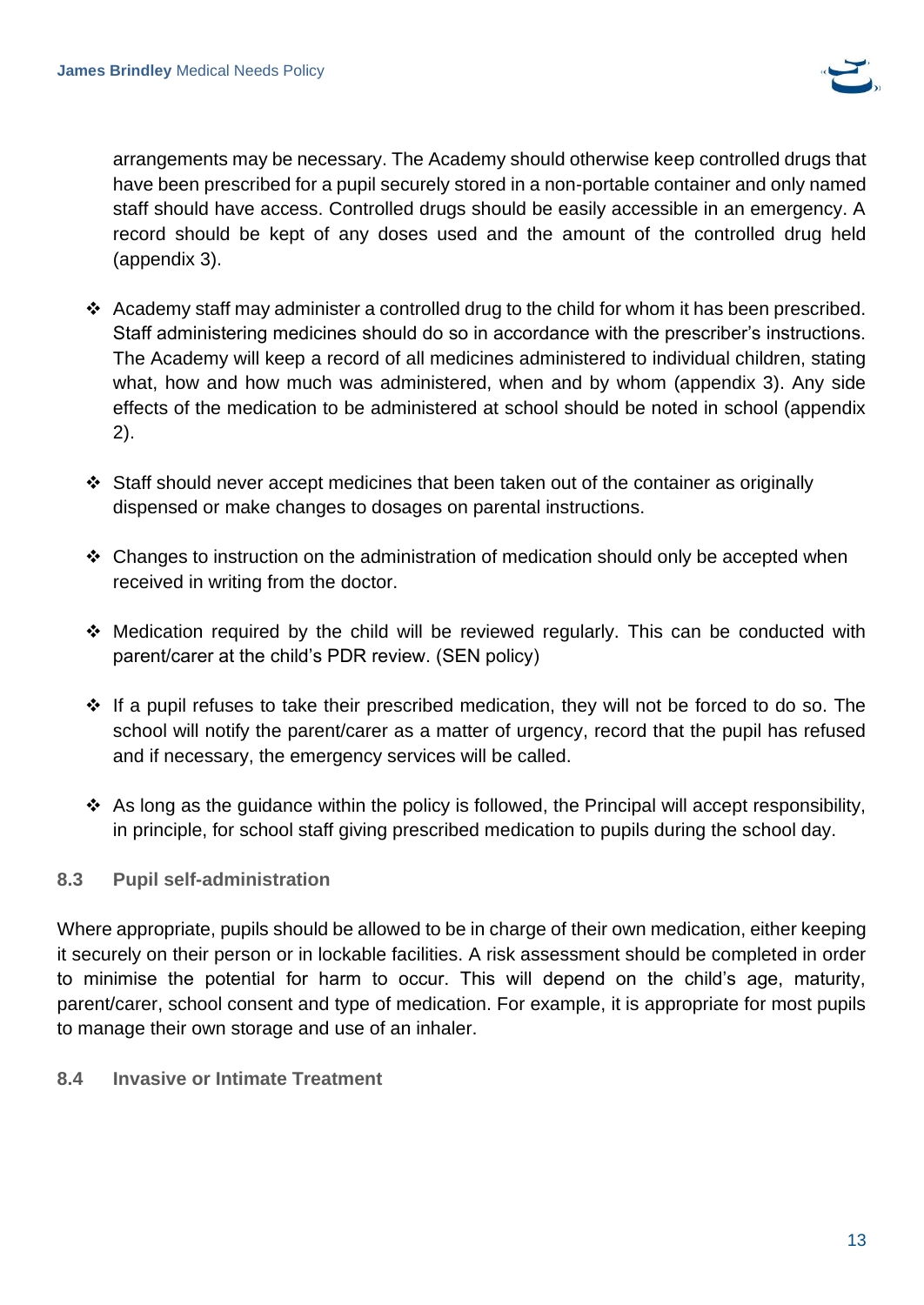

Where invasive or intimate treatment is required this must be discussed in full with the Principal before any acceptances are given. Any member of staff must feel able to refuse such administration; however, if a volunteer is willing, they must seek to protect the dignity of the pupil, and must always seek a staff witness thus minimising any potential for accusations of abuse.

#### **8.5 Emergencies**

- ❖ If a child needs to be taken to hospital, staff should stay with the child or young person until the parent arrives, or accompany them if taken to hospital by ambulance. If in doubt an ambulance should always be called and staff will never be permitted take a child or young person to hospital in their own car.
- ❖ If a parent is not present then health professionals, and not school staff, will be responsible for decisions about the medical treatment that the child requires. Staff accompanying a child or young person to hospital should ensure that they have basic medical information about the child, for example their Care Plan if one is in place and identifying data e.g. full name and date of birth and their parents' contact details.

#### **8.6 First Aid**

- ❖ The appointed person for overseeing first-aid arrangements is the Facilities Manager.
- ❖ First aid must be available at all times when people are on Academy premises, and also off the premises whilst on visits.
- ❖ Parents should be informed about all serious or significant incidents, e.g. head bumps so that they can look out for signs that the injury could be more serious. This communication should be logged on Arbor and a Health and Safety report logged.
- ❖ When a first aider is in any doubt whether the person requires professional medical assistant, calling 999 should not be delayed. The emergency services should decide the appropriate course of action based on the information they are provided.
- ❖ First aiders will need to be aware if a pupil with medical condition is likely to need special medical treatment therefore pupil health care plans must be available to first aiders.
- ❖ First aiders must follow their training and maintain good standards of infection control. Whenever small amounts of bodily fluids have to be cleaned up, the appropriate equipment should be used, disposable gloves, aprons, clean up kits, disposable towels and detergent solutions should be used to absorb and clean surfaces, disposed in the correct bagging and placed directly into the waste bin.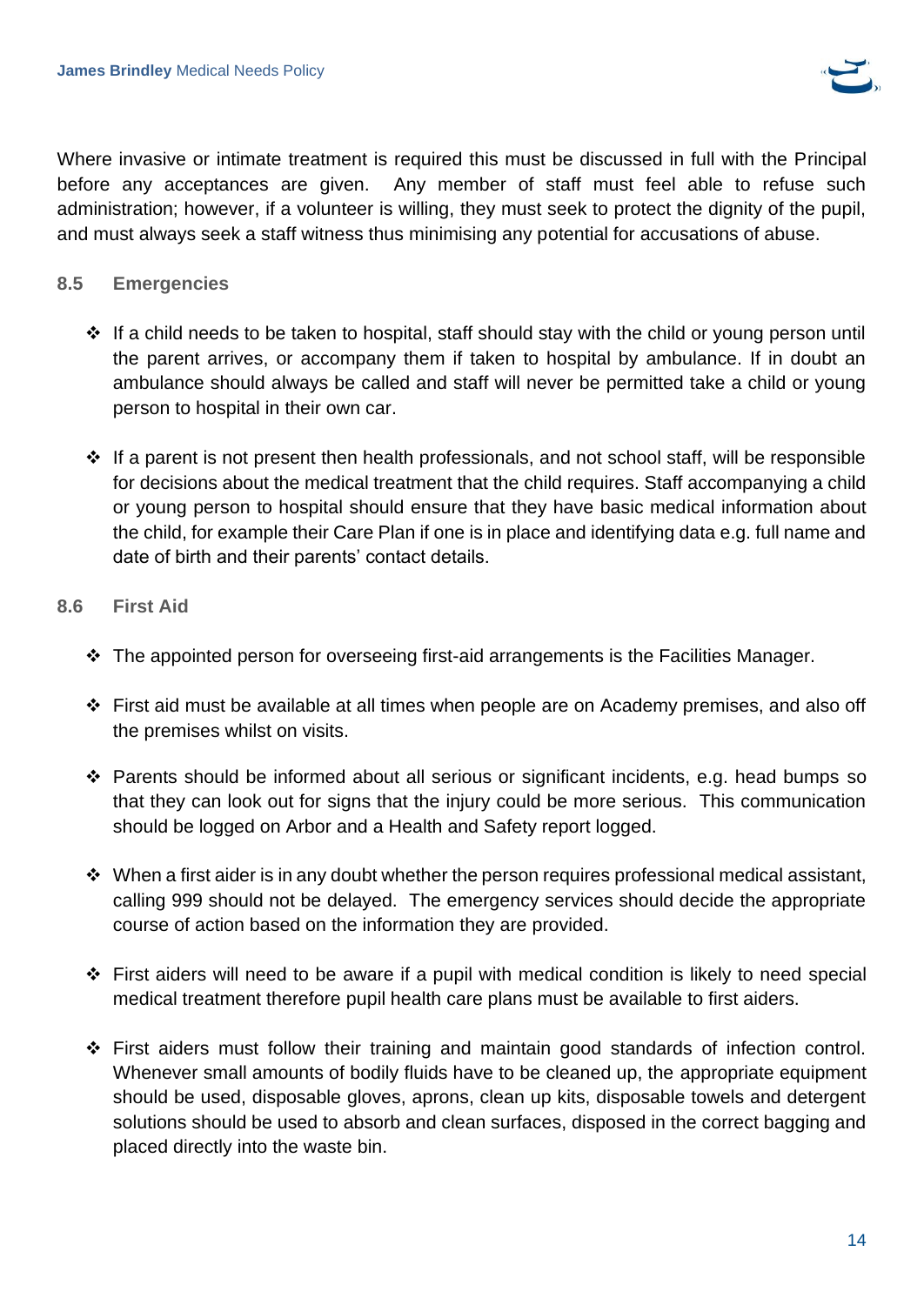

All first aiders must record incidents appropriately. If this is for a pupil, it should be recorded on CPOMS and the Health and Safety record. If it is for staff or a visitor, it should be recorded on the Health and Safety record only. This information must include, the date, time, place of injury or illness occurring, details of the injury and what first aid was given, what happened after the incident is the person was sent home or to hospital, and the name of the first aider giving treatment.

- ❖ Records relating to accident/injury at work should be kept for 12 years from the date of incident. For Incident reporting forms, for adults the records should be kept for 6 years from the date of incident, for children they should be kept for 25 years from their date of birth.
- ❖ The minimum provision for a site of James Brindley is at least one first aid kit for use on the premises and one or more kits to be taken off the premises.
- ❖ First aid kits should be stored in a robust container designed to protect the contents form damp, dust and marked with a white cross with green background.
- ❖ The contents of the first aid box should be checked regularly to ensure there is adequate stock and to replenish out of date items.
- ❖ Under the [Reporting of Injuries, Diseases and Dangerous Occurrences Regulations](https://www.hse.gov.uk/riddor/) (RIDDOR, 2013) some accidents must be reported to HSE.

# **8.7 Off-site Trips**

- ❖ The Academy will, as far as possible, encourage pupils with medical needs to participate in school trips, visits etc. wherever safety permits, taking into account the requirements of the Equality Act (DfE, 2010) and ensuring that reasonable adjustments have been made.
- $\div$  EVLs should liaise with the SENCo(s) when organising trips to ensure the appropriate arrangements are made. Staff supervising excursions must be made aware of any medical needs, arrangements for administration of prescribed medication, and relevant emergency procedures. It is the responsibility of the Principal to ensure this information is given to ALL involved staff and appropriate training. Extra safety precautions may need to be put into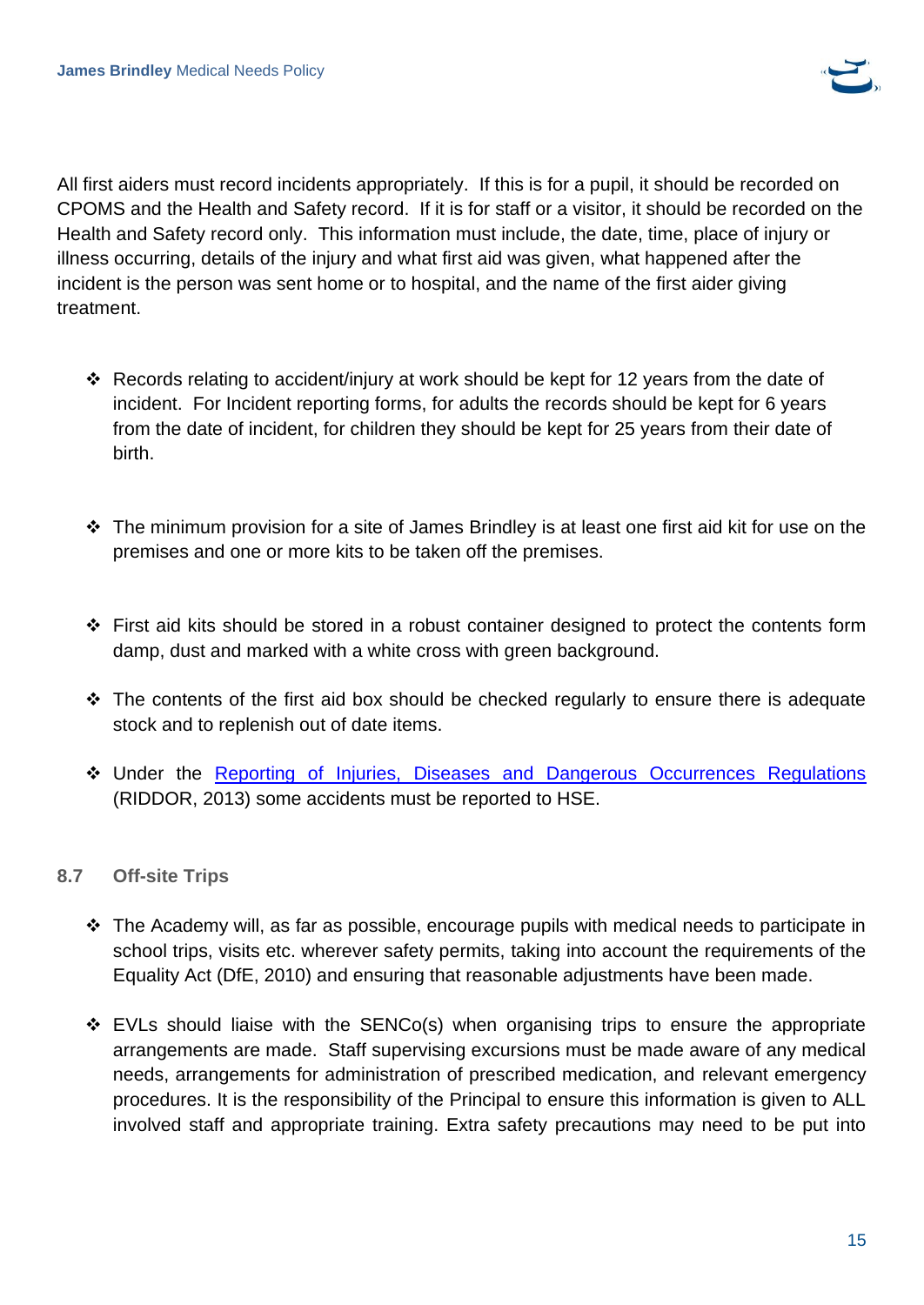

place, including detailed Risk Assessments. These should include emergency procedures and should form a regular part in any pre-trip staff briefing.

- ❖ Safe storage and accessibility of medication should form part of the risk assessment for all out of Academy activities.
- **8.8 Sport/Leisure Activities**
	- ❖ The Academy will, as far as possible, encourage pupils with medical needs to participate in Sporting and Leisure activities wherever safety permits. It is acknowledged that some pupils will need to take precautionary measures before or during exercise and/or need to be allowed immediate access to medication if necessary.
	- ❖ Teachers supervising such activities must be made aware of relevant medical conditions and emergency procedures by the Visit Leader.
	- ❖ Risk Assessments, including emergency procedures, should be put into place and made known to all staff involved with the sporting or leisure activity.
	- ❖ Reasonable adjustments must be made in order to ensure equality of opportunity.

#### **8.9 Record Keeping**

- $\div$  The Academy will keep a written record each time a medicine is administered stating what, how and how much was administered, when and by whom (Appendix 3). Any side effects of the medication to be administered at school should be documented in school.
- ❖ If a pupil spits out or refuses the dose, the school should record this and contact the parent/carer to advise them as soon as possible. It may be necessary in some circumstances to ring the emergency services, e.g. if a child/young person refuses to accept an insulin dose and blood sugar levels are dangerously high.
- ❖ The Academy will keep a written record of any first aid administered. Parents should be informed if their child has been unwell at school.

#### **8.10 The following practices are unacceptable:**

**Although staff should use their discretion and judge each case on its merits with reference to the individual pupil's healthcare plan.**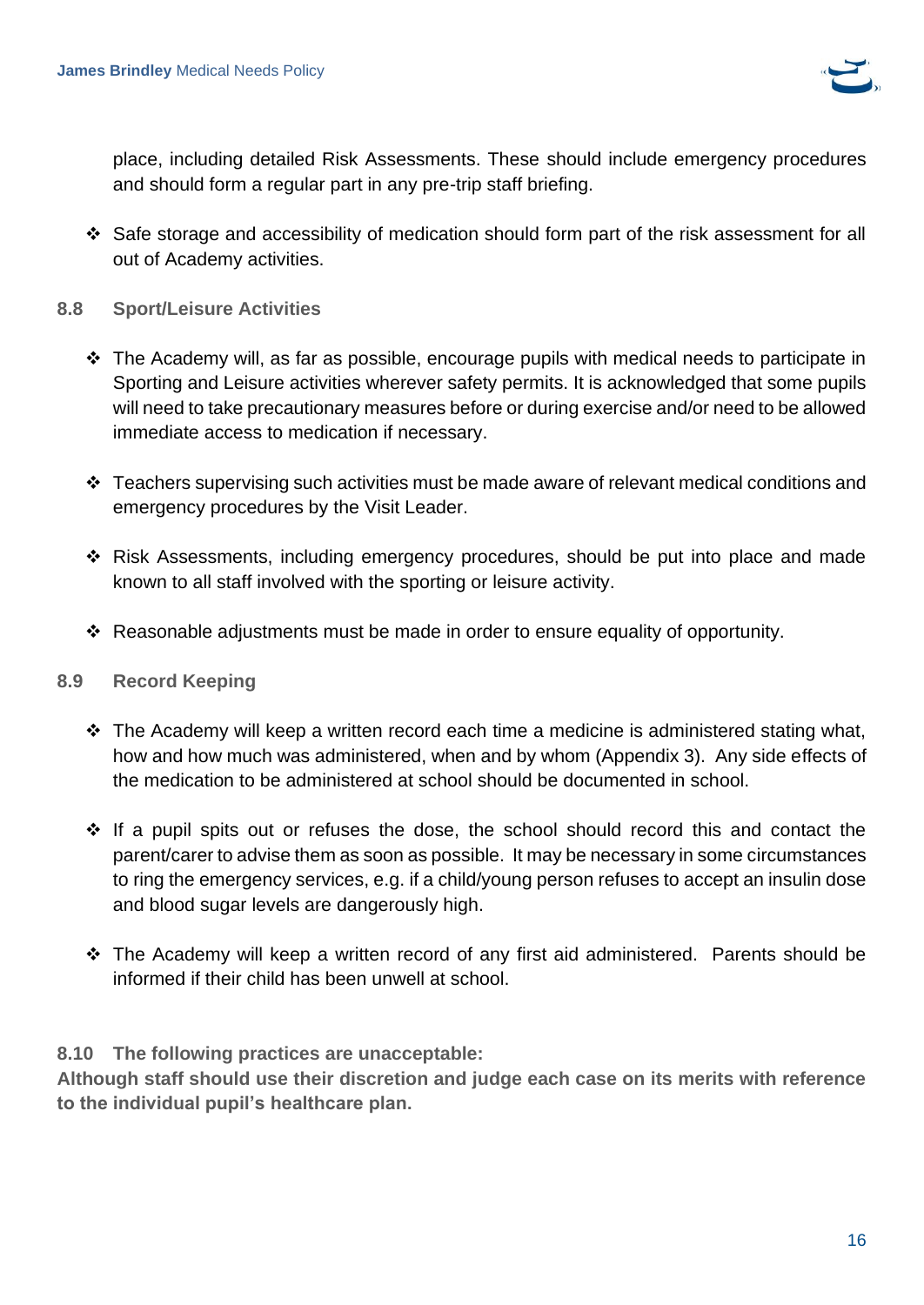

- **Preventing pupils from easily accessing their inhalers and medication;**
- Assuming that every pupil with the same condition requires the same treatment;
- **EXEDENT** Ignoring the views of the pupil or parent; or ignore medical evidence or opinion (although this may be challenged)
- **•** Sending pupils with medical conditions home frequently for reasons associated with their medical condition or prevent them from staying for normal activities; including lunch, unless this is specified in their individual healthcare plans;
- **.** If a pupil becomes ill, sending them to the administration office or medical room unaccompanied;
- Penalising a pupil for their attendance record if their absences are related to their medical condition, e.g. hospital appointments
- Preventing pupils from drinking, eating or taking toilet breaks whenever they need to in order to manage their medical condition effectively;
- Preventing pupils from participating, or create unnecessary barriers to pupils participating in any aspect of Academy life, including school trips.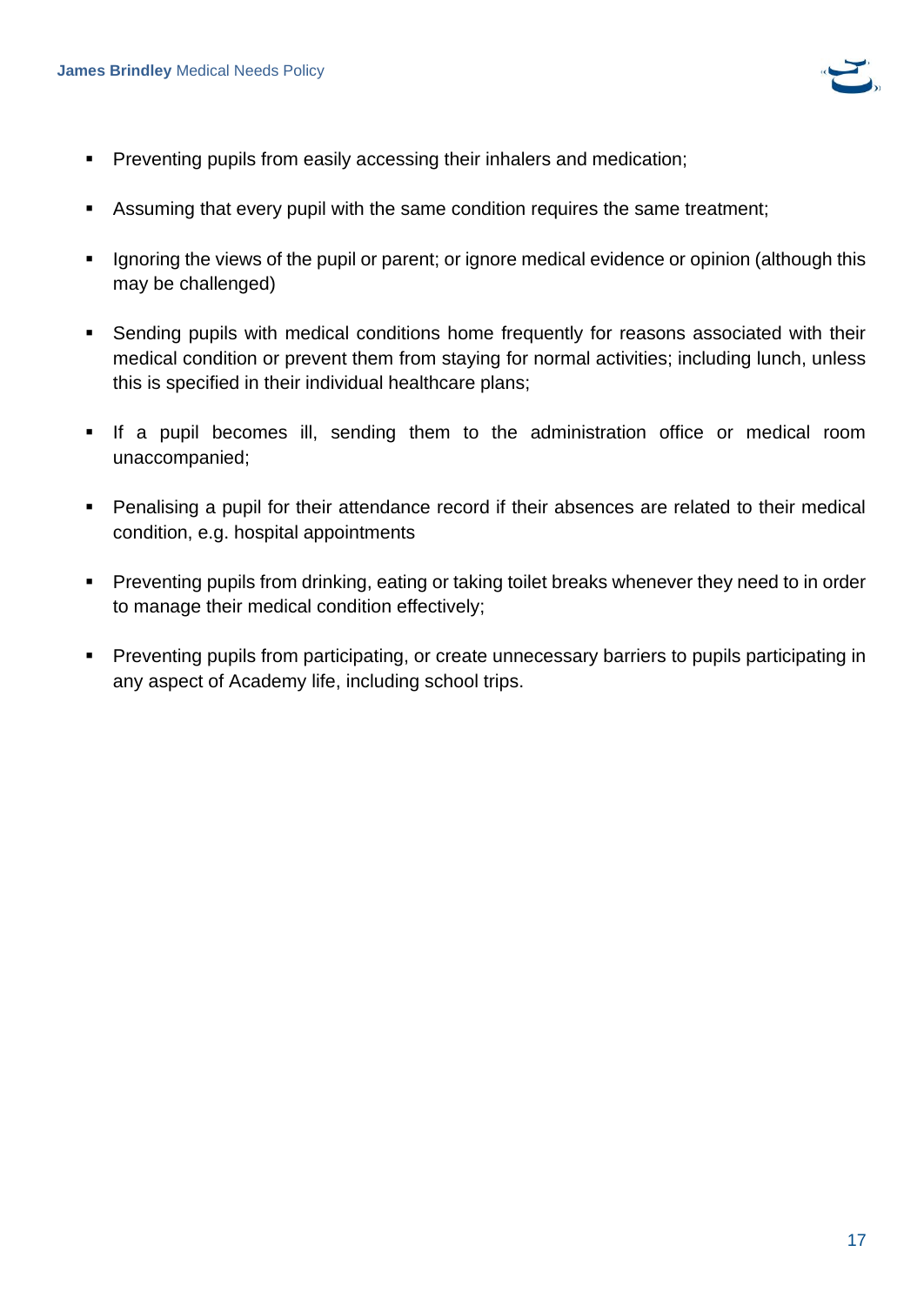

#### <span id="page-17-0"></span>**9.0 Education for pupils who cannot attend school because of health needs**

Children and young people may be referred to James Brindley if they are not able to attend school because of health needs to Short Term Provision (STP). In this case, they will be referred either by their mainstream school or by SENAR (if they have an EHCP). The referral will be conducted with the support of appropriate medical professionals.

A child or young person may already be on roll with a Centre within James Brindley, when they are not able to attend because of health needs. In this case, arrangements need to be made to deliver suitable education outside of school for the child or young person. This may require an internal referral to James Brindley's Short Term Provision (STP). If they require an admission to STP or to Birmingham Children's Hospital, Good Hope, Heartlands, Parkview or Royal Orthopedic Hospitals, James Brindley staff will liaise with each other to ensure continuity of provision and consistency of curriculum.

The law does not define full-time education but children and young people with health needs should have provision which is equivalent to the education they would receive in school. If they receive one-to-one tuition, for example, the hours of face-to-face provision could be fewer as the provision is more concentrated. The use of electronic media – such as 'remote lessons' and James Brindley's e-learning platform should be used to compliment face-to-face education.

STP is a 'Short Term Provision' and hence works with the parents/carers, mainstream schools and appropriate medical professionals to offer provision in the short-term when required, using an appropriately tailored approach. However, this is not intended as a long-term provision and the model involves working cohesively with social care and health services to promote re-integration that focuses on the pupil's interest and positive outcomes. The provision provided will be reviewed on a regular basis (every 6 weeks) to ensure the educational offer continues to be appropriate.

If the child or young person's medical condition prevents them from attending school on a long-term basis, James Brindley will support the home school's application for an Education, Health and Care Plan (EHCP) where appropriate.

The child or young person should be involved in decisions about their education throughout.

A child or young person unable to attend school because of health needs must not be removed from the school register unless a permanent more suitable provision is identified.

#### <span id="page-17-1"></span>**10.0 Monitoring and Review**

- Assistant Principal (Inclusion) is responsible for reviewing this policy.
- This policy will be reviewed annually .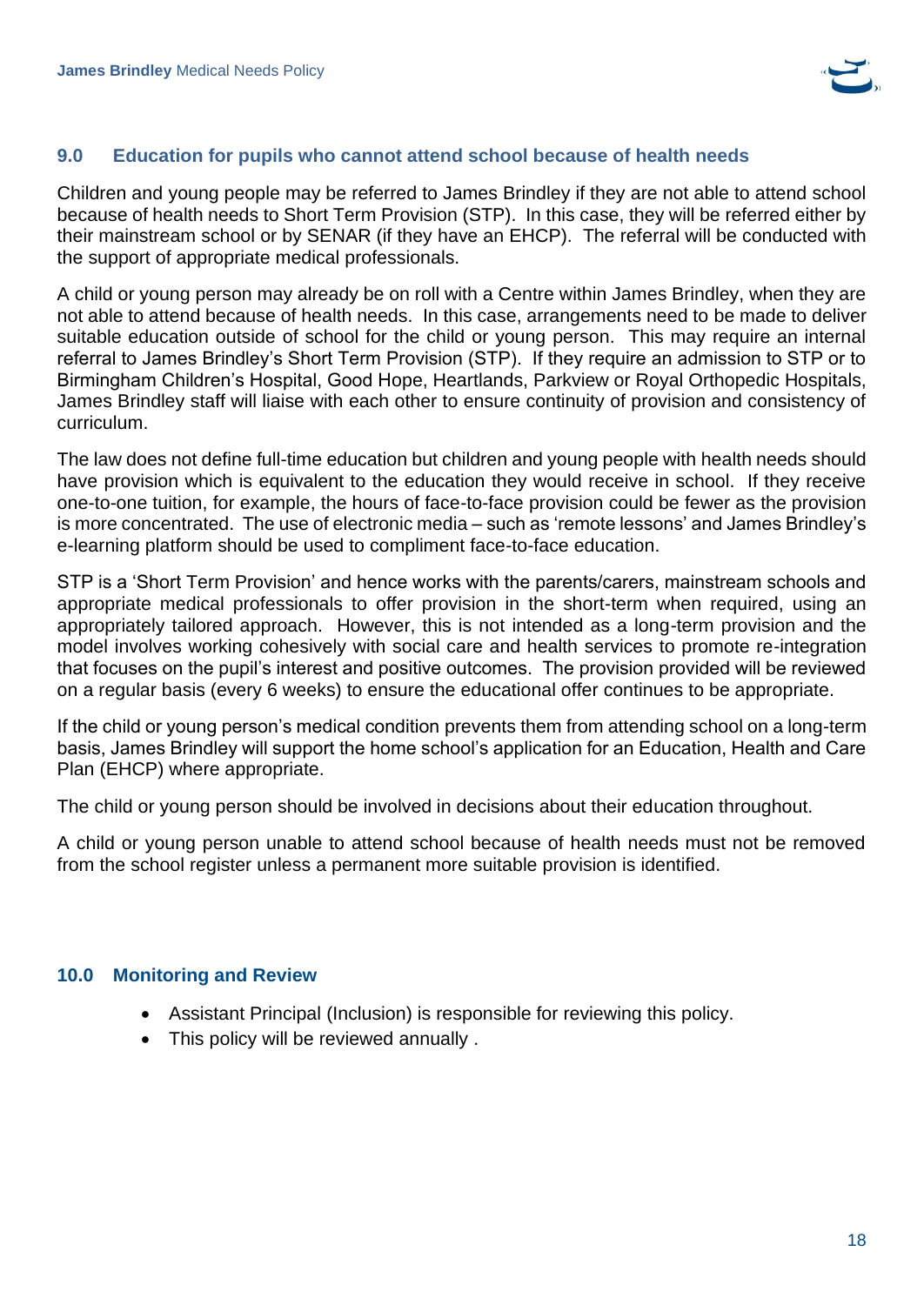

# <span id="page-18-0"></span>**1**1**.0** Appendix

**Appendix 1: School Medication Consent Form If more than one medication is to be given a separate form should be used for each.** Pupils Name …………………………………………………………………………... D.O.B. ……………………………………………………………………………………. Class …………………………………………………………………………………… Name/Strength of medication…………………………………………………………………………………… How much to give (dose to be given)………………………………………………………………………….. Route to be given e.g. by mouth ………………………………………………………………………………. When to be given ………………………………………………………………………………………………… Any other instructions …………………………………………………………………………………………… Quantity given to school e.g. number of tablets …………………………………………………………….... N.B. MEDICATION MUST BE IN THE ORIGINAL CONTAINER, AS DISPENSED BY THE PHARMACY WITH CLEAR INSTRUCTIONS ON HOW MUCH TO GIVE. Telephone No. of Parent/Carer………………………………………………………………………………… Name of G.P/Contact Number. ………………………………………………………………………………… Attach Pupil's Photograph here

The above information is, to the best of my knowledge, accurate at the time of writing and I give consent to school staff administering the medication in accordance with school policy. I will inform the school immediately, in writing, if there is any change in dosage or frequency of the medication or if the medication is stopped.

Parent's/Carer's Signature …………………………………………………………………Date ……….

My child does/does not travel to school using Travel Assist and will/will not require access to emergency medication during this journey,

I consent to this information being shared with Travel Assist and I will make separate arrangements for them to carry emergency medication during this journey.

Parent's/Carer's Signature …………………………………………………… Date ……………………..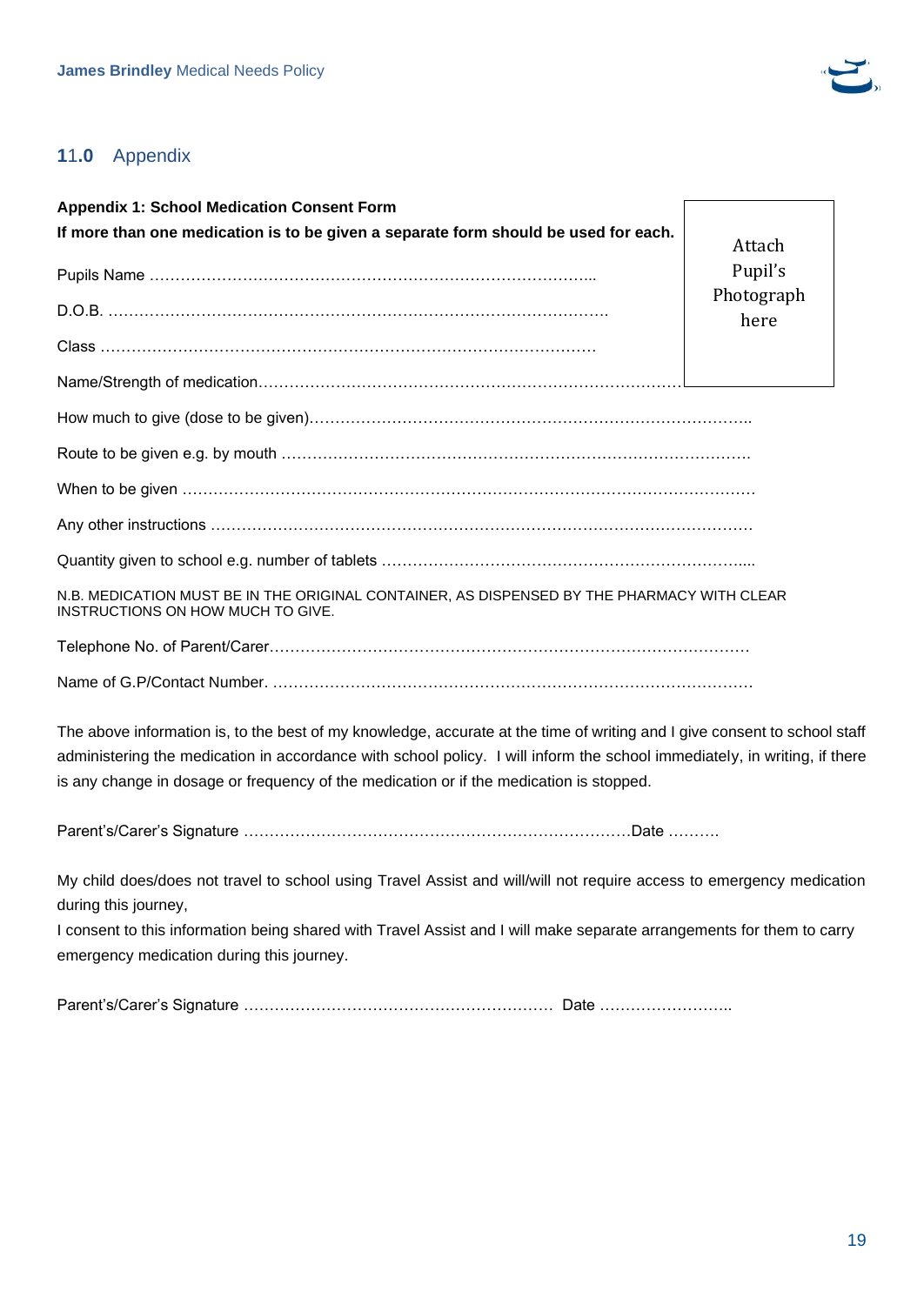

#### **Appendix 2: Individual Healthcare Plan**

| <b>Clinic/Hospital Contact:</b>                             | $G.P.$ :     |  |  |  |  |
|-------------------------------------------------------------|--------------|--|--|--|--|
| Name:                                                       | Name:        |  |  |  |  |
| Tel. No.:                                                   | Tel. No.:    |  |  |  |  |
| Describe condition and give details of individual symptoms: |              |  |  |  |  |
|                                                             |              |  |  |  |  |
| <b>Specific Daily Care Requirements:</b>                    |              |  |  |  |  |
| Signs to look out for/side effects:                         |              |  |  |  |  |
| Treatment and Care in an Emergency:                         |              |  |  |  |  |
| Emergency:                                                  |              |  |  |  |  |
| Contact (1):                                                | Contact (2): |  |  |  |  |
| Tel. No.:                                                   | Tel. No.:    |  |  |  |  |
| Follow-up care                                              |              |  |  |  |  |
|                                                             |              |  |  |  |  |
| Special requests from parents:                              |              |  |  |  |  |
|                                                             |              |  |  |  |  |
|                                                             |              |  |  |  |  |

**I will notify the school of any changes to my child's medical needs which may lead to a change in their care plan.**

Signed: \_\_\_\_\_\_\_\_\_\_\_\_\_\_\_\_\_\_\_\_\_\_\_\_\_\_ Signed: \_\_\_\_\_\_\_\_\_\_\_\_\_\_\_\_\_\_\_\_\_\_\_\_\_\_\_

On behalf of School Parents/Carers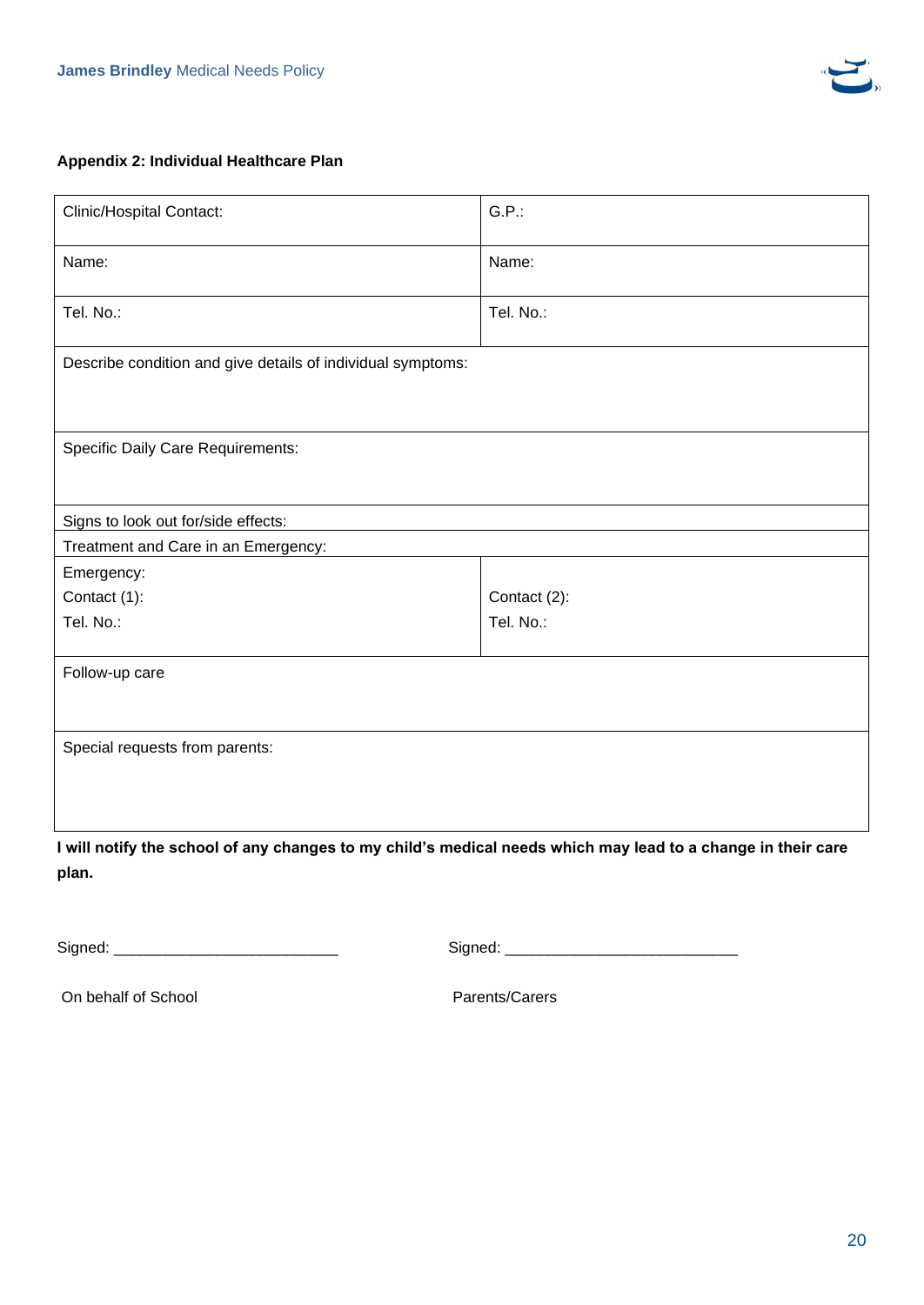

| ů<br>Appendix 3                                        | Record of medication administered in centre |  |  |  |  |  |  |  | Attach<br>Pupil's<br>Photograph<br>here |
|--------------------------------------------------------|---------------------------------------------|--|--|--|--|--|--|--|-----------------------------------------|
|                                                        |                                             |  |  |  |  |  |  |  |                                         |
|                                                        |                                             |  |  |  |  |  |  |  |                                         |
| Date                                                   |                                             |  |  |  |  |  |  |  |                                         |
| Time<br>Given                                          |                                             |  |  |  |  |  |  |  |                                         |
| Dose<br>Given                                          |                                             |  |  |  |  |  |  |  |                                         |
| Quantity in<br>Pack<br>Before                          |                                             |  |  |  |  |  |  |  |                                         |
| Quantity in<br>Pack<br>After                           |                                             |  |  |  |  |  |  |  |                                         |
| Staff<br>Signature                                     |                                             |  |  |  |  |  |  |  |                                         |
| <b>Print Name</b>                                      |                                             |  |  |  |  |  |  |  |                                         |
| <b>Staff Counter</b><br>Signature<br><b>Print Name</b> |                                             |  |  |  |  |  |  |  |                                         |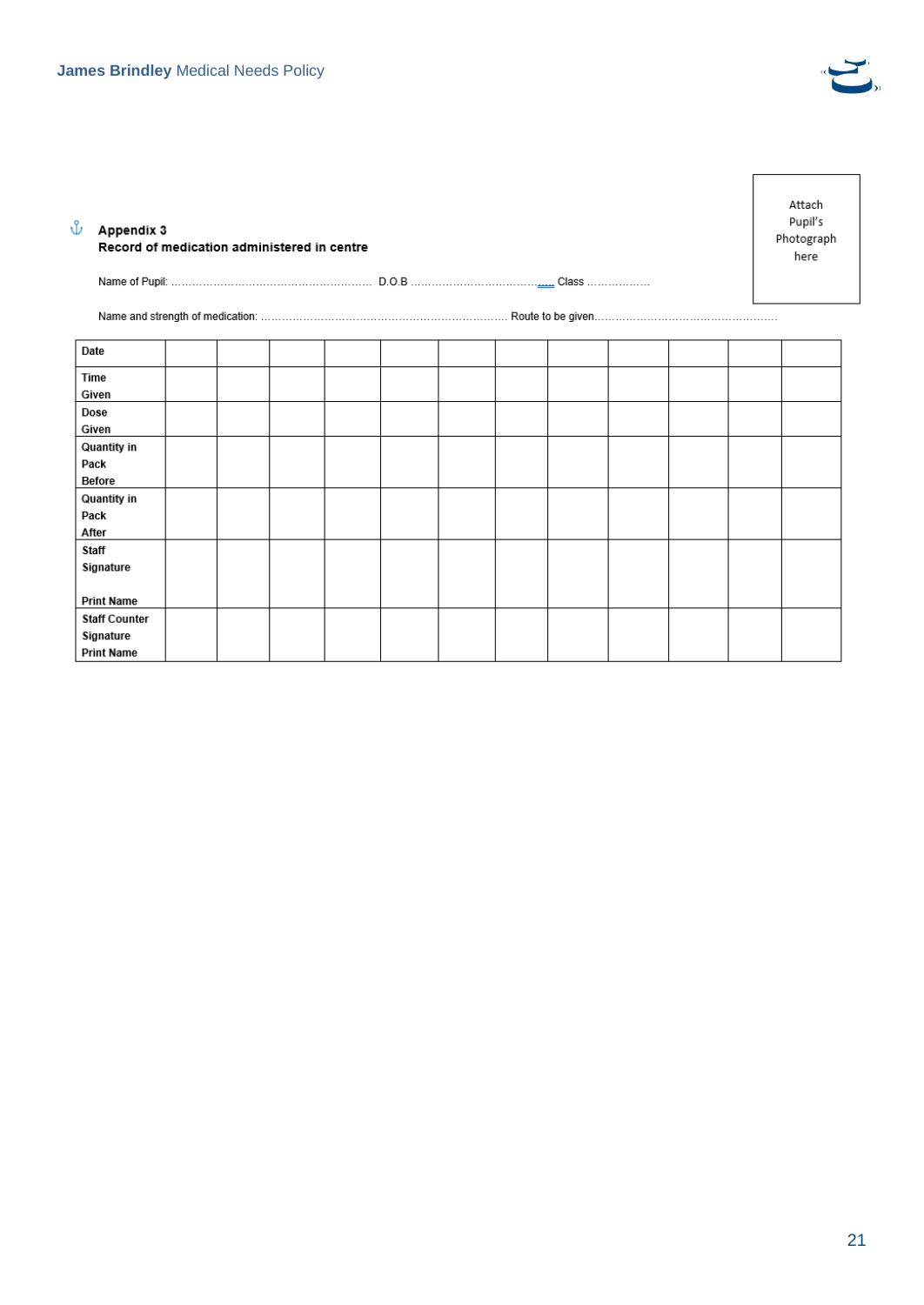



Appendix 4: Request for pupil to carry and administer own prescribed medication

#### Form for parents to complete if they wish their child to carry his/her own medication e.g. inhaler/epipen

| Pupil's Name                           | Sector of James Brindley<br>School: |  |  |
|----------------------------------------|-------------------------------------|--|--|
| Address:                               |                                     |  |  |
|                                        |                                     |  |  |
|                                        |                                     |  |  |
| Condition or illness:                  |                                     |  |  |
| Name of Medicine                       |                                     |  |  |
|                                        |                                     |  |  |
| Procedures to be taken in an Emergency |                                     |  |  |
|                                        |                                     |  |  |
|                                        |                                     |  |  |
|                                        |                                     |  |  |
|                                        |                                     |  |  |
|                                        |                                     |  |  |

#### **CONTACT INFORMATION**

| Name:                  |  |  |
|------------------------|--|--|
| Signature:             |  |  |
| Daytime Phone No:      |  |  |
| Relationship to pupil: |  |  |

Date:

The school will need to hold the medication in a safe place on site.

Parents must ensure that the medication is handed in at reception and not carried in school by the pupil.